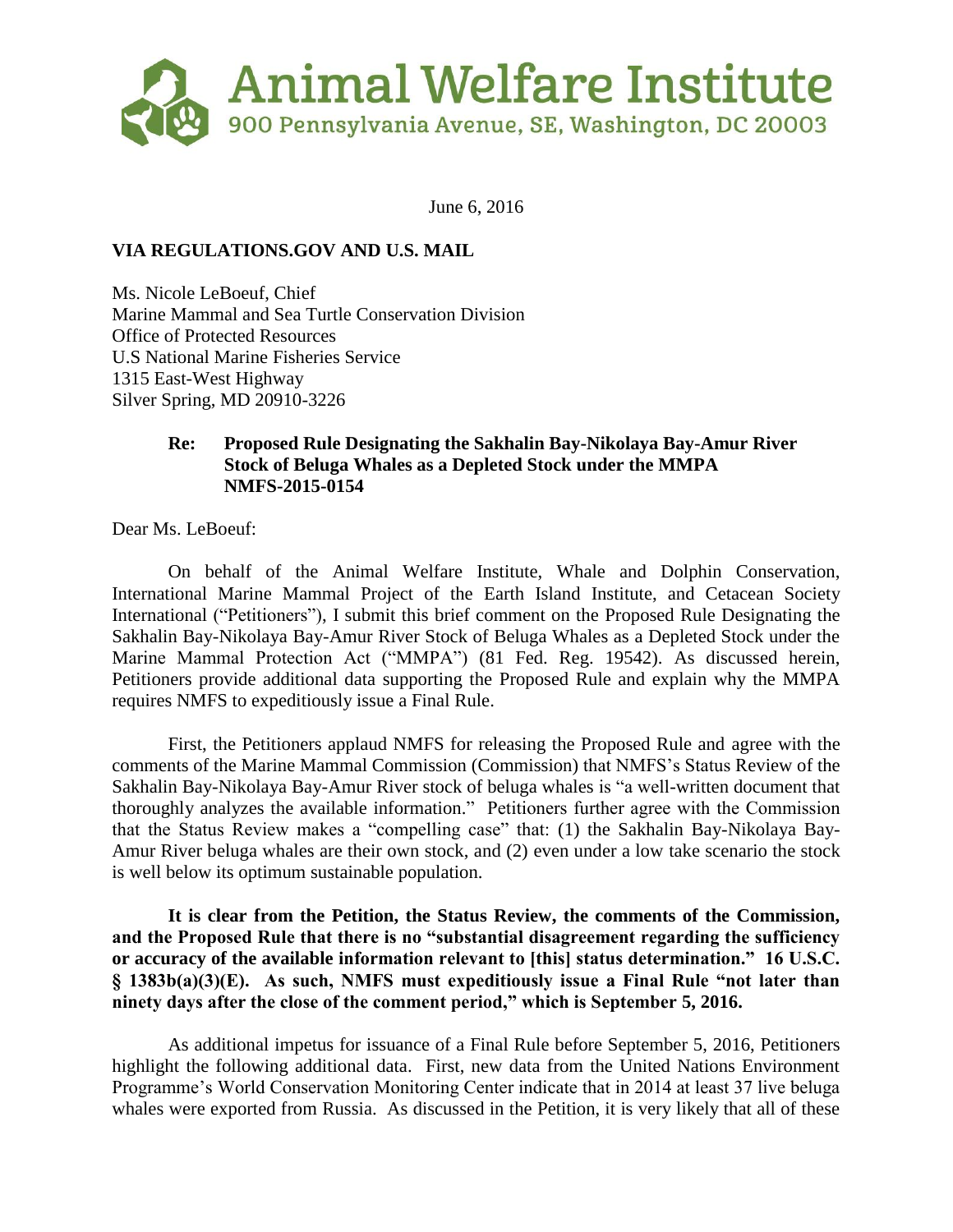Nicole LeBoeuf June 6, 2016 Page **2** of **3**

beluga whales were captured from the Sakhalin Bay-Nikolaya Bay-Amur River stock. Thus, the level of live exports alone continues to exceed the Potential Biological Removal level of 29 or 30 calculated by the IUCN in 2011 and is unsustainable and will likely lead to further depletion of the stock. A copy of this data is attached to this comment letter.

In addition, Petitioners note that a new study of the stock recently published in 2015 in the *Russian Journal of Theriology* supports the conclusions of the Status Review Team that: (1) there is only "limited movement" of beluga whales from the Sakhalin Bay-Amur River aggregation into Nikolaya Bay and that "since these movements took place in the fall and breeding occurs in the spring, these movements likely represent seasonal migratory pathways rather than mixing of breeding stocks," and (2) there are "few animals" in Nikolaya Bay compared to the Sakhalin Bay-Amur River area. *See* Solovyev, Shpak, Glazov, et al., Summer distribution of beluga whales in the Sea of Okhotsk, 14 *Russian J. Theriology* 208 (2015) ("Some individual whales traveled from Sakhalinsky Bay west to the adjacent bays in the Shantar region . . . and spent autumn there before joining others, which moved directly northeast to offshore wintering areas. . . . [O]nly 6 belugas were spotted [in Nikolaya Bay] in the beginning of September 2009. In the second half of August 2012, only individual whales were spotted in the Bay."); *see also id*. at 210 ("the smallest [aggregation of beluga whales in the Shantar region] were in Nikolaya Bay"). Thus, NMFS's conclusion that even accounting for beluga whales in Nikolaya Bay the combined Sakhalin Bay-Nikolaya Bay-Amur River stock of beluga whales is still well below its optimum sustainable population is on very firm footing.

In conclusion, Petitioners applaud NMFS for conducting a thorough Status Review and issuing the Proposed Rule, and Petitioners strongly urge NMFS to expeditiously issue a Final Rule as required by the MMPA before September 5, 2016.

Sincerely yours,

from Metone et

Susan Millward Executive Director Animal Welfare Institute

Attachments UNEP-WCMC Data Solovyev (2015)

And submitted on behalf of: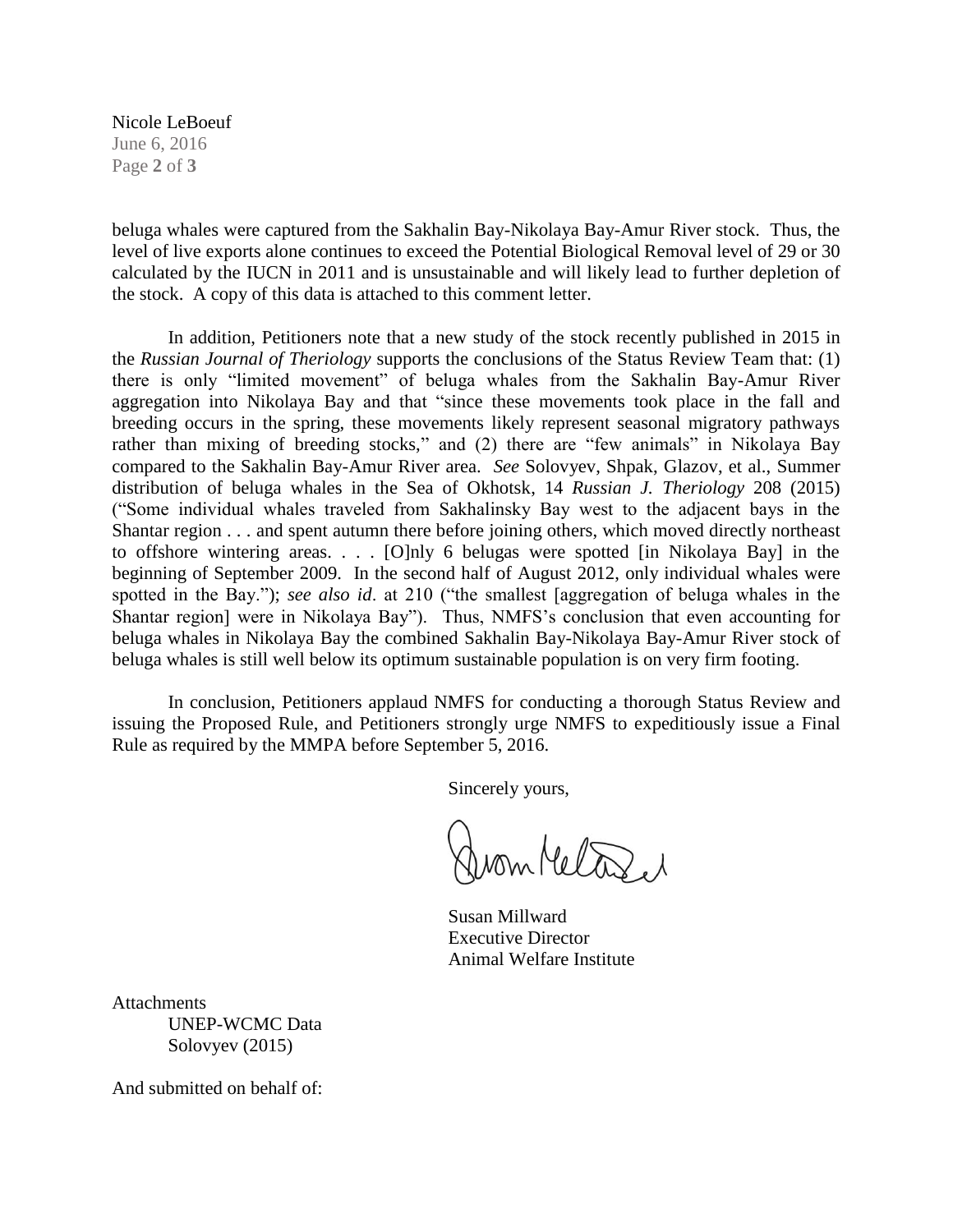# Nicole LeBoeuf

June 6, 2016 Page **3** of **3**

Whale and Dolphin Conservation Earth Island Institute Cetacean Society International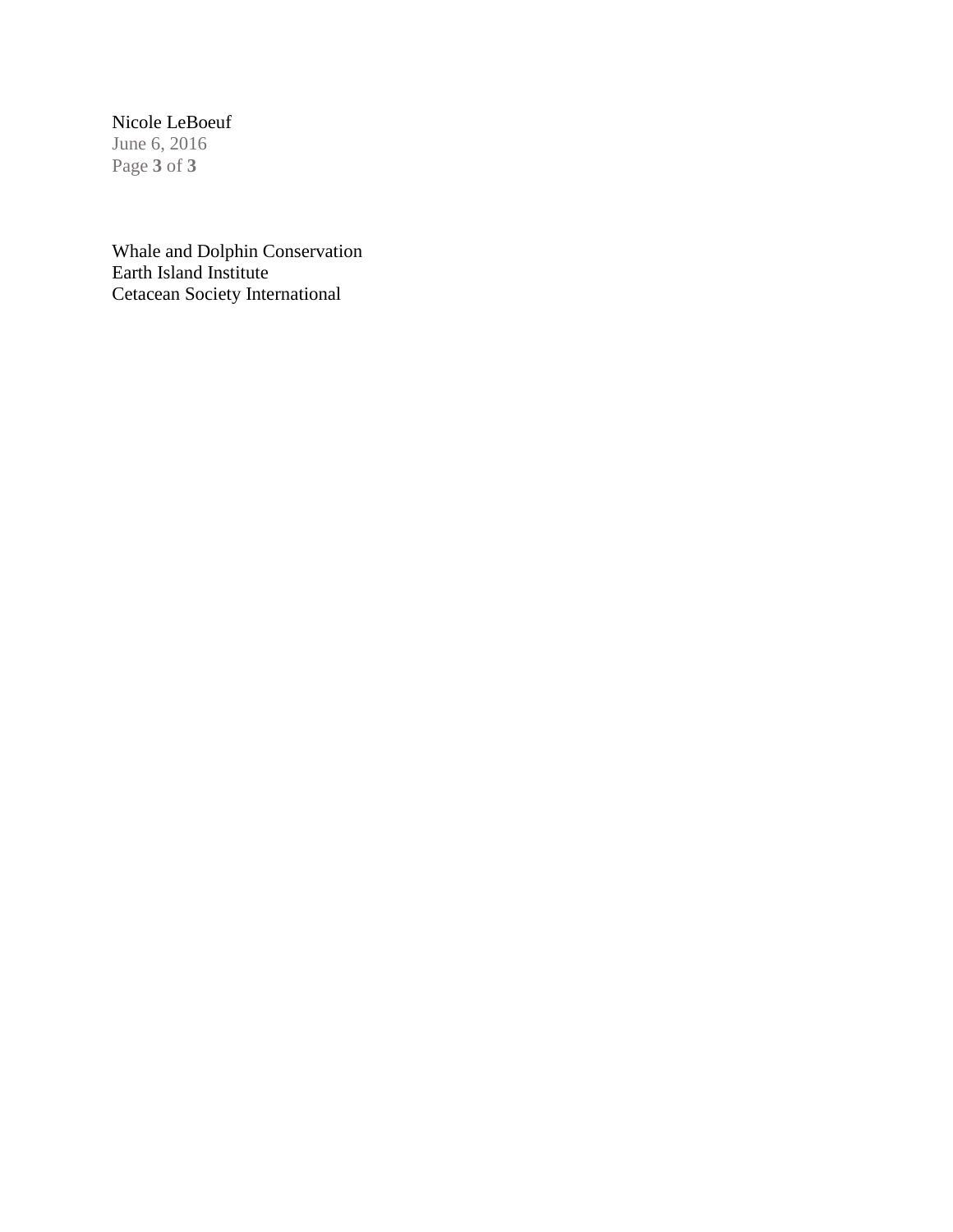5/24/2016 CITES Trade Database



onvention on International **Trade in Endangered Species** of Wild Fauna and Flora

New [Search](http://trade.cites.org/en/cites_trade/)

# Comparative Tabulation Report

| Year App. Taxon |        | Class | Order | Family | Genus                                                          |           | <b>Importer Exporter</b><br>Importer Exporter Origin reported reported Term Unit Purpose Source<br>quantity quantity |      |   |
|-----------------|--------|-------|-------|--------|----------------------------------------------------------------|-----------|----------------------------------------------------------------------------------------------------------------------|------|---|
| 2014 II         | leucas |       |       |        | Delphinapterus Mammalia Cetacea Monodontidae Delphinapterus CN | <b>RU</b> |                                                                                                                      | live | W |
| 2014 II         | leucas |       |       |        | Delphinapterus Mammalia Cetacea Monodontidae Delphinapterus CN | <b>RU</b> |                                                                                                                      | live | W |

The CITES Trade Database was developed and is maintained by UNEP-WCMC on behalf of the CITES Secretariat. :

[CITES](http://www.cites.org/) | UNEP-WCMC | [Species+](http://www.speciesplus.net/) | [Contact](mailto:species@unep-wcmc.org) Us

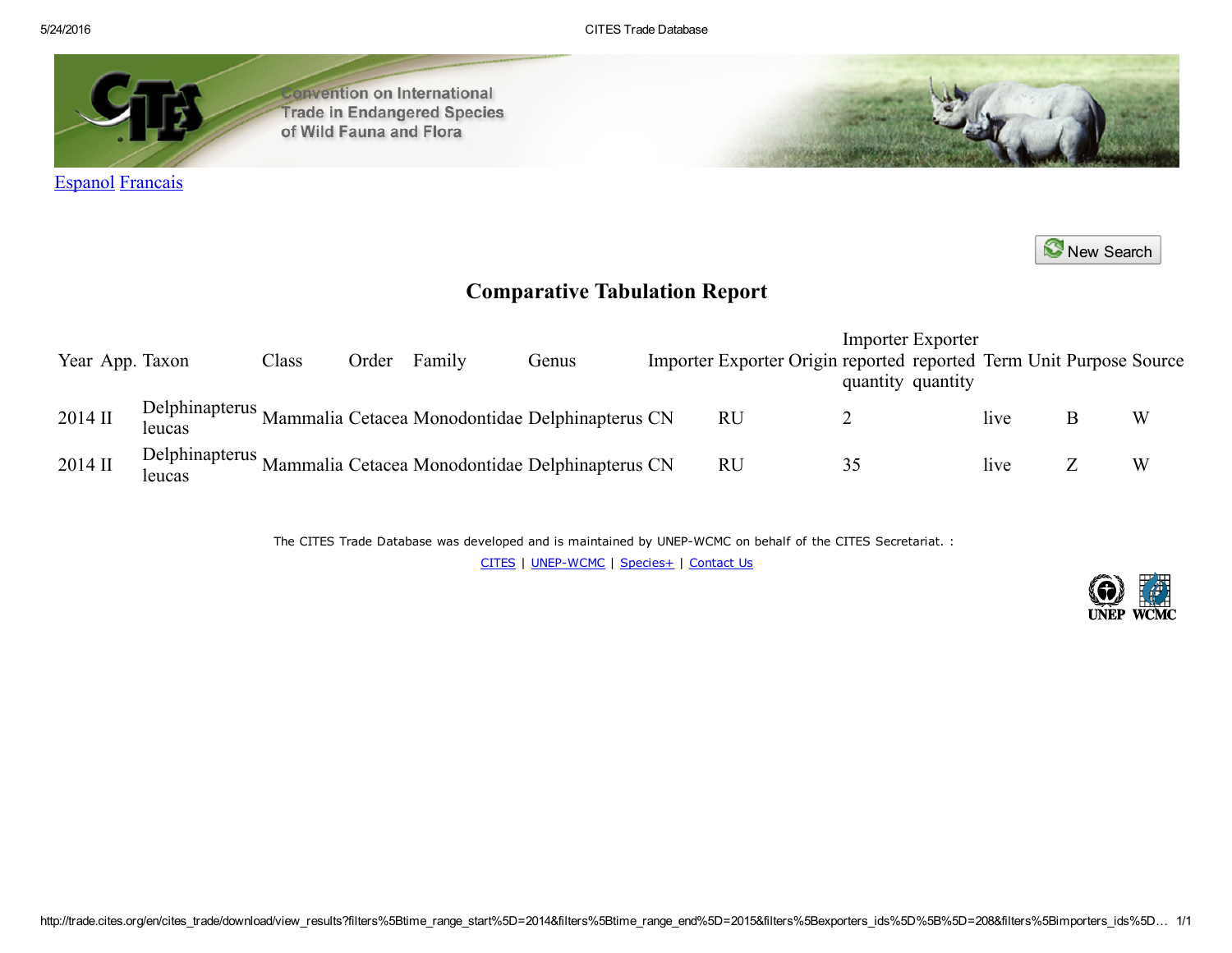# **Summer distribution of beluga whales (***Delphinapterus leucas***) in the Sea of Okhotsk**

# **Boris A. Solovyev\*, Olga V. Shpak, Dmitri M. Glazov, Vyacheslav V. Rozhnov, Daria M. Kuznetsova**

ABSTRACT: The summer distribution of beluga whales (*Delphinapterus leucas*) in the Sea of Okhotsk is typical for boreal and subarctic seas that are seasonally ice covered and support numerous anadromous fish species. During summer in the Sea of Okhotsk, beluga whales aggregate where rivers flow into estuaries, gulfs, and bays. Beluga whales are currently found in Sakhalinskiy Bay (in an estuary of the Amur River), the Shantar region, in portions of Shelikhov Bay, and along the northwestern coast of the Kamchatka Peninsula. Changes in beluga whale distribution have occurred when compared to results of earlier studies. In particular, summer aggregations have increased in the Shantar region and along the northwestern coast of the Kamchatka Peninsula.

### KEY WORDS: beluga whales, geographic distribution, Sea of Okhotsk

*Boris A. Solovyev [solovyev.boris@gmail.com] Faculty of Geography, M.V. Lomonosov Moscow State University, 1- 12, Leninskie Gory, Moscow, 119234, Russia, A.N. Severtsov Institute of Ecology and Evolution, RAS, 33, Leninsky prospekt, Moscow 119071, Russia; Olga V. Shpak [ovshpak@gmail.com] A.N. Severtsov Institute of Ecology and Evolution, RAS, 33, Leninsky prospekt, Moscow 119071, Russia Marine Mammal Council 36, Nakhimovskiy prospekt, Moscow, 117997, Russia; Dmitri M. Glazov [dglazov@yandex.ru] A.N. Severtsov Institute of Ecology and Evolution, RAS, 33, Leninsky prospekt, Moscow 119071, Russia Marine Mammal Council 36, Nakhimovskiy prospekt, Moscow, 117997, Russia; Vyacheslav V. Rozhnov [rozhnov.v@gmail.com] A.N. Severtsov Institute of Ecology and Evolution, RAS, 33, Leninsky prospekt, Moscow 119071; Daria M. Kuznetsova [belyi.kit@gmail.com] A.N. Severtsov Institute of Ecology and Evolution, RAS, 33, Leninsky prospekt, Moscow 119071 .*

# **Летнее распределение белухи (***Delphinapterus leucas***) в Охотском море**

# Б. А. Соловьёв, О.В. Шпак, Д.М. Глазов, В.В. Рожнов, Д.М. Кузнецова

РЕЗЮМЕ: Летнее распределение белухи Охотского моря типично для бореальных и субарктических морей с сезонным ледовым покровом и значительными запасами анадромных видов рыб. В летний сезон белуха концентрируется в вершинах заливов, эстуариях в некоторых районах, таких как Сахалинский залив (Амурский лиман), Шантарский район, отдельные районы залива Шелихова, северо-западное побережье Камчатки. Существуют некоторые различия между современным распределением белухи в Охотском море и распределением, описанным по результатам предыдущих исследований. Так, роль Шатарского района и северо-западного побережья Камчатки, как мест летних концентраций белухи, согласно представленному исследованию увеличилась.

КЛЮЧЕВЫЕ СЛОВА: белуха, географическое распределение, Охотское море.

# **Introduction**

The Sea of Okhotsk is the southernmost portion of the range occupied by beluga whales (*Delphinapterus leucas* Pallas, 1776) in the western North Pacific (Shpak *et al*., 2010). Individual beluga whales have been observed in the Sea of Japan (Sato & Ichimura, 2011; Melnikov & Seredkin, 2014); however, such cases are rare and should be considered extralimital. Beluga whales remain year-round in the Sea of Okhotsk, in relatively deep, ice-covered, offshore waters during winter and aggregate in coastal regions and river estuaries in the summer (Arseniev, 1939; Kleinenberg *et* *al*., 1964; Fedoseev, 1986; Shpak *et al*., 2010; Shulezhko *et al*., 2013).

In the  $20<sup>th</sup>$  century, this species was hunted intensively by commercial whalers. The first scientific data on distribution, abundance, migration and seasonal movements in the Sea of Okhotsk were collected during this period of commercial whaling (1930–60s). However, no comprehensive data on distribution were obtained because research primarily focused on areas accessible to commercial whalers. Beginning in the early 1970s, scientific studies focused on beluga whale abundance and distribution in the Sea of Okhotsk were conducted during ship-based and aerial surveys. These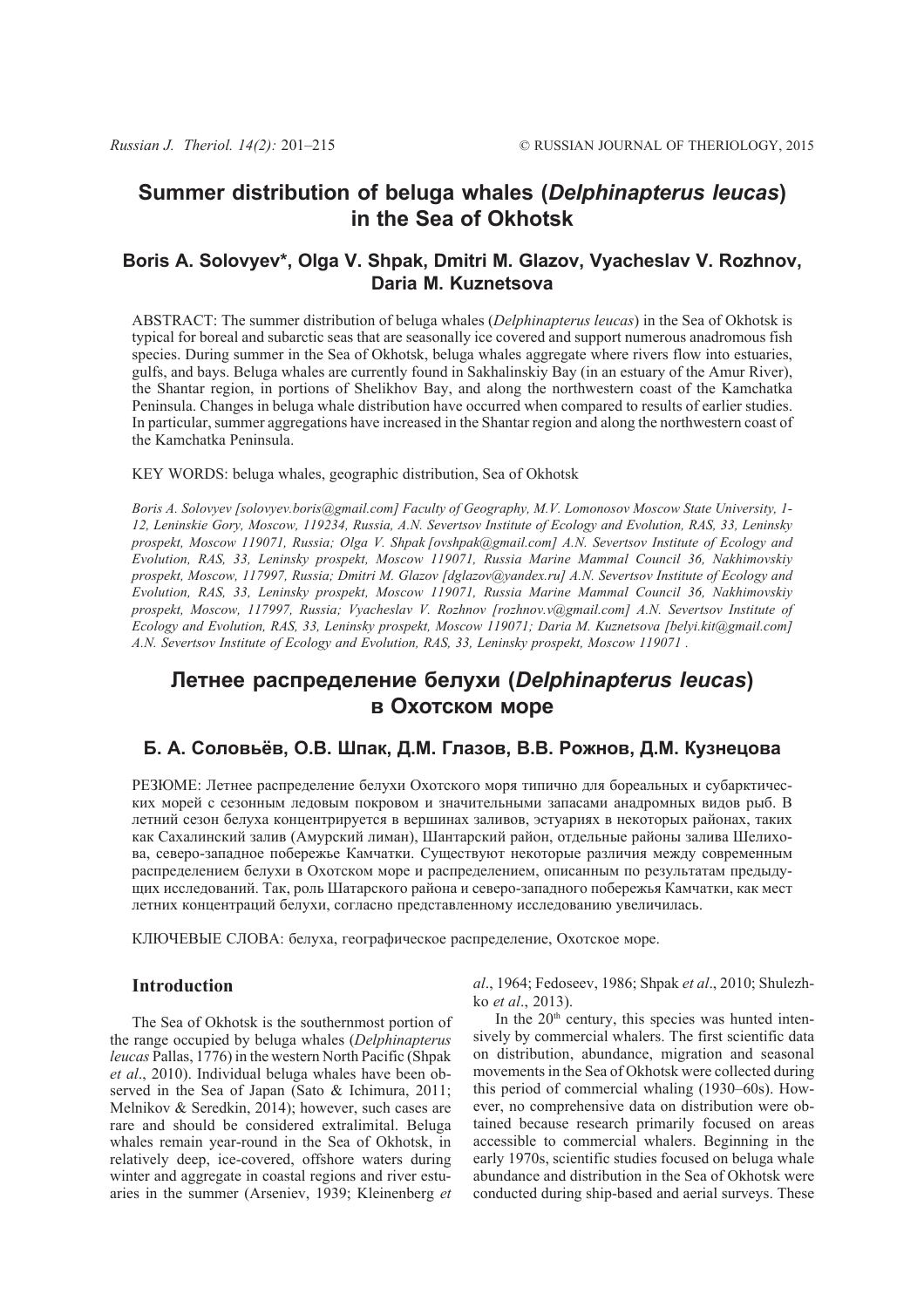

Fig. 1. The areas of the shore/ship based and aerial surveys conducted in 2007–2014 to study the distribution of beluga whales.

extensive studies were interrupted in the early 1990s, and resumed only in recent years.

Based on these earlier studies, during the first half of the  $20<sup>th</sup>$  century summer aggregations of beluga whales regularly occurred in the northern part of the Tatarskiy Strait, the estuary of the Amur River, Sakhalinskiy Bay, Nikolaya Bay, Ulbanskiy Bay, Tugurskiy Bay and Udskaya Bay, the estuary of the Ayan River, and Tauyskaya Bay, Gizhiginskaya Bay and Penzhinskaya Bay (Arseniev, 1939; Kleinenberg *et al*., 1964). In the second half of the 20<sup>th</sup> century, researchers enumerated the main aggregations of beluga whales. They determined that in the western Sea of Okhotsk, the Amur River and its estuary provided habitat for the largest population of beluga whales in this region (Berzin *et al*., 1988; Berzin, Vladimirov, 1989). In the eastern Sea of Okhotsk, the largest population occupied Shelikhov Bay, including Gizhiginskaya and Penzhinskaya Bays (Berzin *at al*., 1988; Berzin, Vladimirov, 1989; Vladimirov, 1994). Although a significant amount of commercial whaling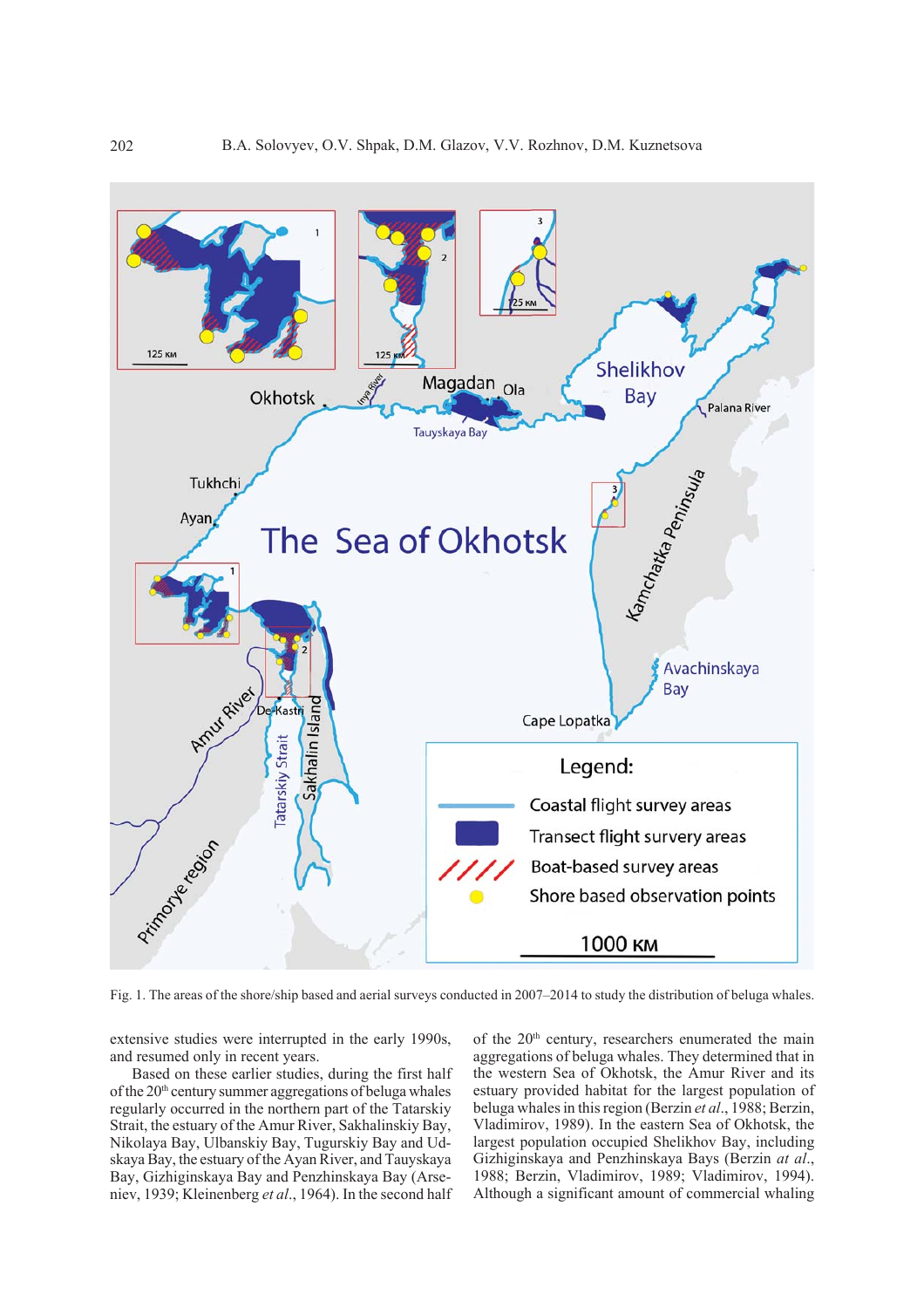#### Distribution of beluga whales 203

| Area of observations                                       | Year | Time period of observations |  |  |  |  |  |  |
|------------------------------------------------------------|------|-----------------------------|--|--|--|--|--|--|
| Aerial observations                                        |      |                             |  |  |  |  |  |  |
| Sakhalin-Amur region, Shantar region, North-Western region | 2009 | 05.08-08.08                 |  |  |  |  |  |  |
|                                                            | 2009 | 11.09-13.09                 |  |  |  |  |  |  |
| Western Kamchatka and Shelikhov region                     | 2009 | 16.08-02.09                 |  |  |  |  |  |  |
| Sakhalin-Amur region, Shantar region, North-Western region | 2010 | 07.08-08.08                 |  |  |  |  |  |  |
|                                                            | 2010 | 23.08-24.08                 |  |  |  |  |  |  |
| Western Kamchatka and Shelikhov region                     | 2010 | 10.08-19.08                 |  |  |  |  |  |  |
| Ship and shore based observations                          |      |                             |  |  |  |  |  |  |
| Gizhiginskaya Bay                                          | 2004 | 27.05-08.06                 |  |  |  |  |  |  |
| Penzhinskaya Bay                                           | 2010 | 28.06-08.07                 |  |  |  |  |  |  |
|                                                            | 2010 | 30.07-31.08                 |  |  |  |  |  |  |
| Estuaries of the Khairyuzova and Belogolovaya Rivers       | 2011 | 13-14.08, 14-18.09          |  |  |  |  |  |  |
|                                                            | 2012 | 13.07-28.08                 |  |  |  |  |  |  |
| Estuary of the Moroshechnaya River                         | 2011 | 17.08-13.09                 |  |  |  |  |  |  |
|                                                            | 2007 | 19.08-24.08                 |  |  |  |  |  |  |
|                                                            | 2008 | $06.07 - 16.07$             |  |  |  |  |  |  |
|                                                            | 2009 | 24.07-07.08                 |  |  |  |  |  |  |
| Sakhalinskiy Bay and Amur Estuary                          | 2010 | 09.06 -4.09                 |  |  |  |  |  |  |
|                                                            | 2011 | 07.07-27.08                 |  |  |  |  |  |  |
|                                                            | 2013 | 20.07-21.09                 |  |  |  |  |  |  |
|                                                            | 2014 | 27.07-28.08                 |  |  |  |  |  |  |
|                                                            | 2009 | 27.06-20.07                 |  |  |  |  |  |  |
| Nikolaya Bay                                               | 2010 | 17.07-02.08                 |  |  |  |  |  |  |
|                                                            | 2012 | 17.08-26.08                 |  |  |  |  |  |  |
|                                                            | 2010 | 07.07-09.08                 |  |  |  |  |  |  |
|                                                            | 2011 | $08.07 - 18.08$             |  |  |  |  |  |  |
| <b>Ulbanskiy Bay</b>                                       | 2012 | 15.07-03.09                 |  |  |  |  |  |  |
|                                                            | 2013 | 12.08-27.08                 |  |  |  |  |  |  |
|                                                            | 2010 | 21.06-12.09                 |  |  |  |  |  |  |
| Tugurskiy Bay                                              | 2013 | $02.08 - 11.08$             |  |  |  |  |  |  |
|                                                            | 2010 | 23.08-12.09                 |  |  |  |  |  |  |
| Udskaya Bay                                                | 2012 | 29.06-14.07, 04-13.09       |  |  |  |  |  |  |
|                                                            | 2013 | 09.07-01.08                 |  |  |  |  |  |  |

Table 1. The time periods and areas of ship and shore based observations.

occurred in Tauyskaya Bay, beluga whales were not observed there in the second half of the  $20<sup>th</sup>$  century (Melnikov, 2001).

Our study updates information on the summer distribution of beluga whales in the Sea of Okhotsk and identifies changes in distribution that have taken place within this region.

## **Material and Methods**

This paper presents the results of studies conducted by the authors in the Sea of Okhotsk in 2007–2014 (Fig. 1). The overall pattern of present-day beluga whale distribution was based on data collected during summer aerial surveys in 2009–2010. Information about the presence of belugas in specific bays and estuaries was obtained from shore-based observations, observations from ships and boats, and interviews with local residents and fishermen. Satellite-linked transmitters attached to individual beluga whales provided location data that were used to learn about their movement and migration patterns.

*Aerial surveys*. Bays of the Sea of Okhotsk and its coastline were surveyed in 2009 and 2010, excluding the Kuril Islands chain. Surveys were conducted from August 3 to September 13 in 2009 and from August 4 to August 24 in 2010, covering the Sakhalin-Amur and Shantar regions two times each year. Bays were surveyed using standard line transect methodology while other coastal areas were surveyed during a single coastal transect [see Glazov *et al.* (2012) for methodology and beluga whale abundance estimates].

*Shore based and ship-based surveys*. Shore based observations and studies of behaviour and local movements of belugas were conducted during the summer in the western Sea of Okhotsk in the Amur Estuary, Sakhalinskiy, Nikolaya, Ulbanskiy, Tugurskiy and Udskaya bays. In the northeastern region, shore and ship based surveys were conducted in the estuaries of the Moroshechnaya, Khairyuzova and Belogolovaya rivers, as well as in Penzhinskaya Bay. Research efforts varied among regions and years (Table 1).

*Interviews.* Over the seven year period, local residents, fishermen, and fishing inspectors were inter-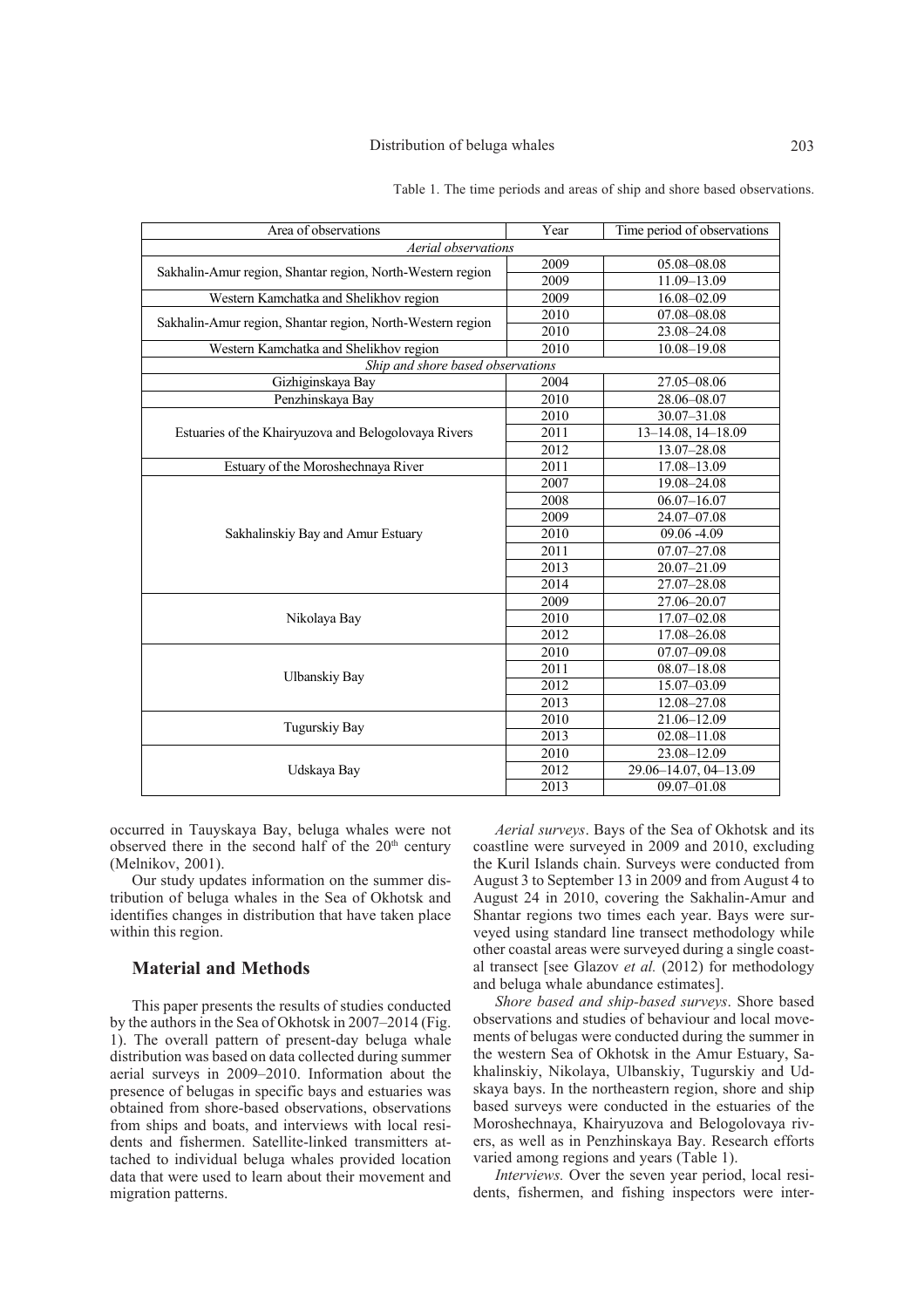viewed about marine mammals seen near settlements and shore-based industrial facilities. The respondents were asked the following questions: 'Did you observe beluga whales in the vicinity of your place of residence/ work, and if so, when do they arrive in the area and leave it?' Answers to the latter question also included more general responses such as 'after ice break-up', 'they came with fish' etc. In addition to beluga observations, the respondents were asked to provide information about when fish approach the coast and in what quantity. Over 150 persons were interviewed in 28 locations, including more than 100 persons in 19 locations in the western region.

*Other sources of information.* Earlier published data co-authored by the authors of this paper — results of genetic analysis (Meshchersky *et al*., 2012, 2013; Yazykova *et al*., 2012), satellite tracking (Shpak *et al*., 2010, 2012; Shpak & Glazov, 2013), and photo-identification — were included to provide additional insights about beluga whale distribution. Nikon D90 and D300 cameras with Nikkor 28–300mm f/3.5–5.6 VR and Nikkor 70–200 mm f/2.8G AF-S VR IF-ED lens were used for photo-identification. Photographs were analyzed with IrfanView 4.37 software.

*Distribution mapping and analyses*. Ship/shore based and aerial survey data were transformed into a format compatible with GIS processing software. To visualize beluga whale distribution patterns, Adobe Illustrator CS 3 and Adobe Photoshop CS 3 PC software were used with the Natural Earth vector map available in the public domain as a map base.

For convenience, we divided the Sea of Okhotsk into the following regions (Fig. 1):

• Shelikhov region — Shelikhov Bay including Penzhinskaya and Gizhiginskaya Bays;

• Western Kamchatka region — the coastal area between Lopatka Cape and the Palana River in the north;

• Sakhalin-Amur region — Sakhalinskiy Bay including Baikal Bay, Amur Estuary and the northern part of the Tatarskiy Strait;

• Shantar region — the so-called 'Shantar Sea' including Udskaya Bay, Tugurskiy Bay, Nikolaya Bay and Ulbanskiy Bay;

• Northwestern region — the coastal area between Udskaya Bay and Shelikhov Bay.

ANOVA was carried out using results of repeated counts (n=36) as depending variable and geographical place as grouping variable. The analysis was conducted in R 2.14 software (2008).

## **Results**

## Shelikhov region

*Gizhiginskaya Bay* — According to evidence of respondents residing near Nayakhanskaya Bay, beluga whales approach the coast during the herring (*Clupea pallasii*) spawning season in May after sea ice retreats. The main aggregation of several scores of belugas is

observed in the northern part of the bay with individual whales or small groups of 2–3 belugas seen along the eastern coast.

In late May or the first half of June, the smelt (*Hypomesus* sp.) run begins lasting 10–14 days (Chereshnev *et al*., 2001). During this time, beluga whales gather in Avekova Bay. Belugas are also present in Avekova Bay in July and August during pink (*Oncorhynchus gorbuscha*) and chum salmon (*O. keta*) runs.

The maximum number of belugas in Gizhiginskaya Bay observed during the aerial surveys in 2009 and 2010 reached 250–300 whales (Fig. 2). Similar to the bays of the Shantar region, belugas stay in the estuaries of the Gizhiga and Avekova rivers in August. However, during one aerial survey flight in mid-August, a dense aggregation of over 120 beluga whales was discovered opposite a rocky shore on the east coast of the Gizhiginskaya Bay. Further north another group of over 20 whales was observed, also near the shore on the east coast of the Gizhiginskaya Bay.

*Penzhinskaya Bay* — According to evidence of respondents in Manily, an inland settlement on the Penzhina River which flows into Penzhinskaya Bay, beluga whales come here twice a year — in late May or early June during the smelt run and in the second third of July and August during the salmon run. Beluga whales often go from the estuary up the Penzhina River, reaching Manily settlement and sometimes continuing upriver. Extreme high tides are observed in Penzhinskaya Bay, especially at the river estuaries where tidal range is up to 12 m. Respondents noted beluga whales have to adapt to quick changes in water levels and rapid tidal currents.

As beluga whales move along the coast, they drive fish to nearshore waters within numerous capes. Water levels near these capes remain deep enough to allow whales to stay during low tide. During the rising tide, whales move along river channels, also searching for prey near capes. According to evidence of respondents, beluga whales are occasionally trapped on the mud flats at low tide and their skin becomes dry, but they remain calm and wait for the next high tide then swim away.

During summer, local residents in Manily usually see groups consisting of 15–20 belugas. In general, beluga whales do not gather in large, dense aggregations in Penzhinskaya Bay but spread out relatively uniformly in small groups in the area near the estuary of the Penzhina River.

During boat and shore based surveys in late June and early July 2010, individual belugas and small groups up to 3 whales were observed in the Penzhina River estuary (Fig. 2). One day a group of ca. 10 belugas of different ages was observed. The belugas appeared in the river near Manily settlement at the beginning of high tide and left at the beginning of low tide. Behaviours observed included resting and feeding. Aerial surveys conducted in the second half of August found up to 250 beluga whales in the estuaries of the Penzhina and Talovka Rivers. Belugas were also observed along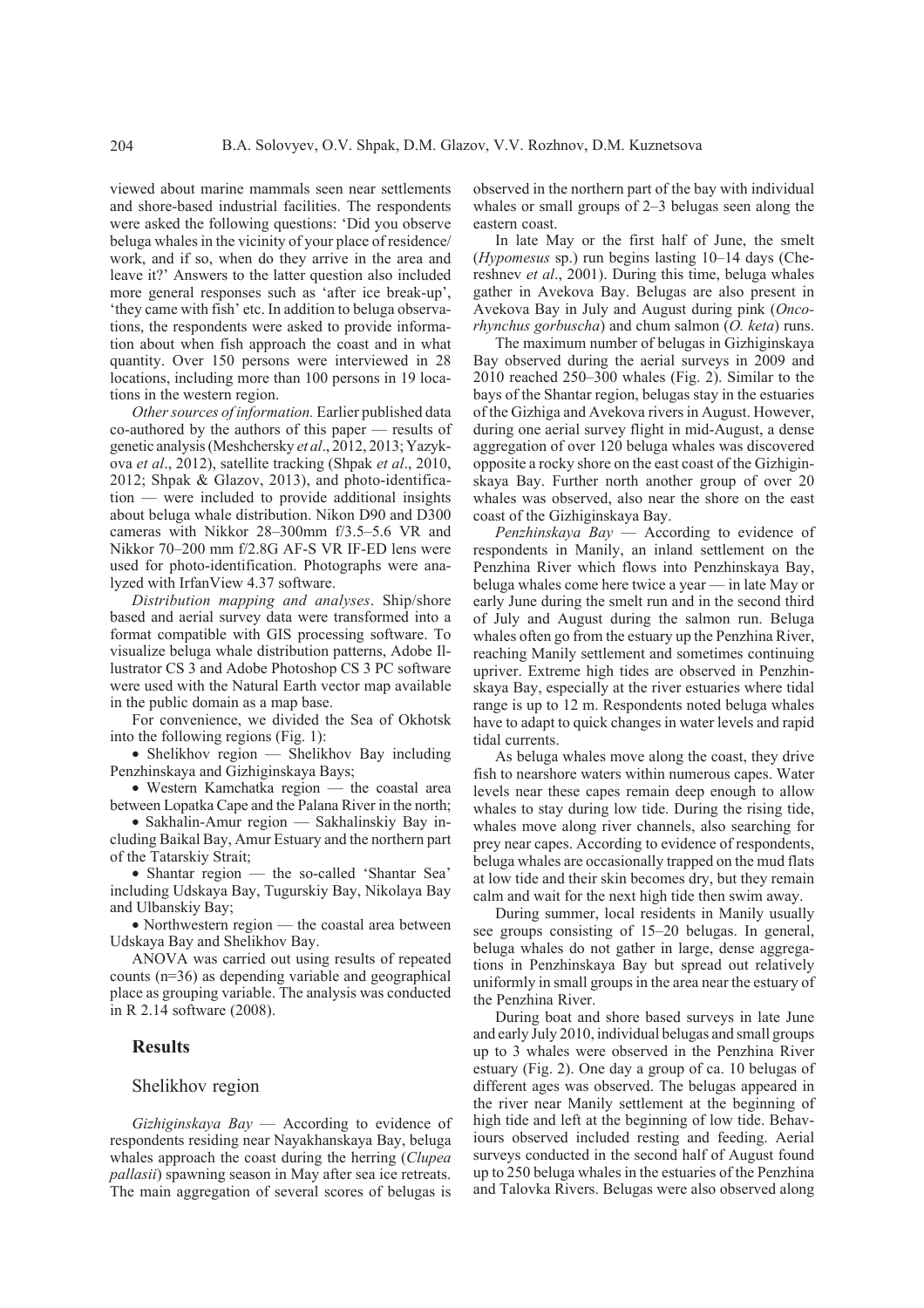

Fig. 2. Summer sightings of beluga whales in Shelikhov Bay during the aerial surveys in 2009–2010.

the entire coast of the bay. Up to 40 beluga whales were seen along the east coast of the bay, with several juveniles among them, and over 120 belugas along the west coast. The densest aggregation of belugas (about 60 whales) was observed in the central area of the bay near the Elistratov Peninsula. According to our observations and interviews of local residents, a small but permanent aggregation exists in the estuary of the Paren' River in the northwestern part of the bay. Up to 20 belugas were seen here during the aerial surveys.

The pattern of beluga whales distribution in Penzhinskaya Bay is somewhat different from whales in the Shantar region and Gizhiginskaya Bay — belugas are sighted not only in the river estuaries but also along the entire coastline of the bay.

## Western Kamchatka region

According to evidence of interview respondents, beluga whales come to the west coast of Kamchatka Peninsula twice — the first time in the second half of May or beginning of June when smelt arrives and the second time in mid-summer remaining until the beginning or even the end of October; feeding on different salmon species spawning runs.

Aerial surveys found the largest aggregation of beluga whales in the estuary of the Khairyuzova and Belogolovaya rivers (Fig. 3: inset), where we spotted up to 250–300 belugas. Smaller aggregations were observed in the estuaries of the Moroshechnaya River (up to 90 belugas), Tigil River (up to 115 belugas) and Voyampolka River (up to 140 belugas). In the estuaries of all other rivers northeast along the coast from the Khairyuzova River to the Palana River, beluga whales were seen only in relatively small numbers. We infrequently observed individual belugas and belugas in small groups along the coast between river estuaries. Often they were travelling along the shore near the surf line.

Boat and shore based observations occurred in July-September 2010–2012 in the estuaries of the Khairyuzova, Belogolovaya and Moroshechnaya Rivers (Table 1). Numbers of belugas in the Moroshechnaya River estuary fluctuated notably — from 11 to 111 belugas during the observation period. In the Khairyuzova and Belogolovaya estuary and the adjacent coastal area, the numbers of beluga whales remained more stable (250– 300 whales).

According to evidence of fishermen and local residents, beluga whales are not seen in large numbers or with any regularity south of the Moroshechnaya River. During our observation flights the  $1<sup>st</sup>$  week of September 2009, belugas were observed near almost every river mouth within this area (Fig. 3), but in August 2010, only few were detected along this part of the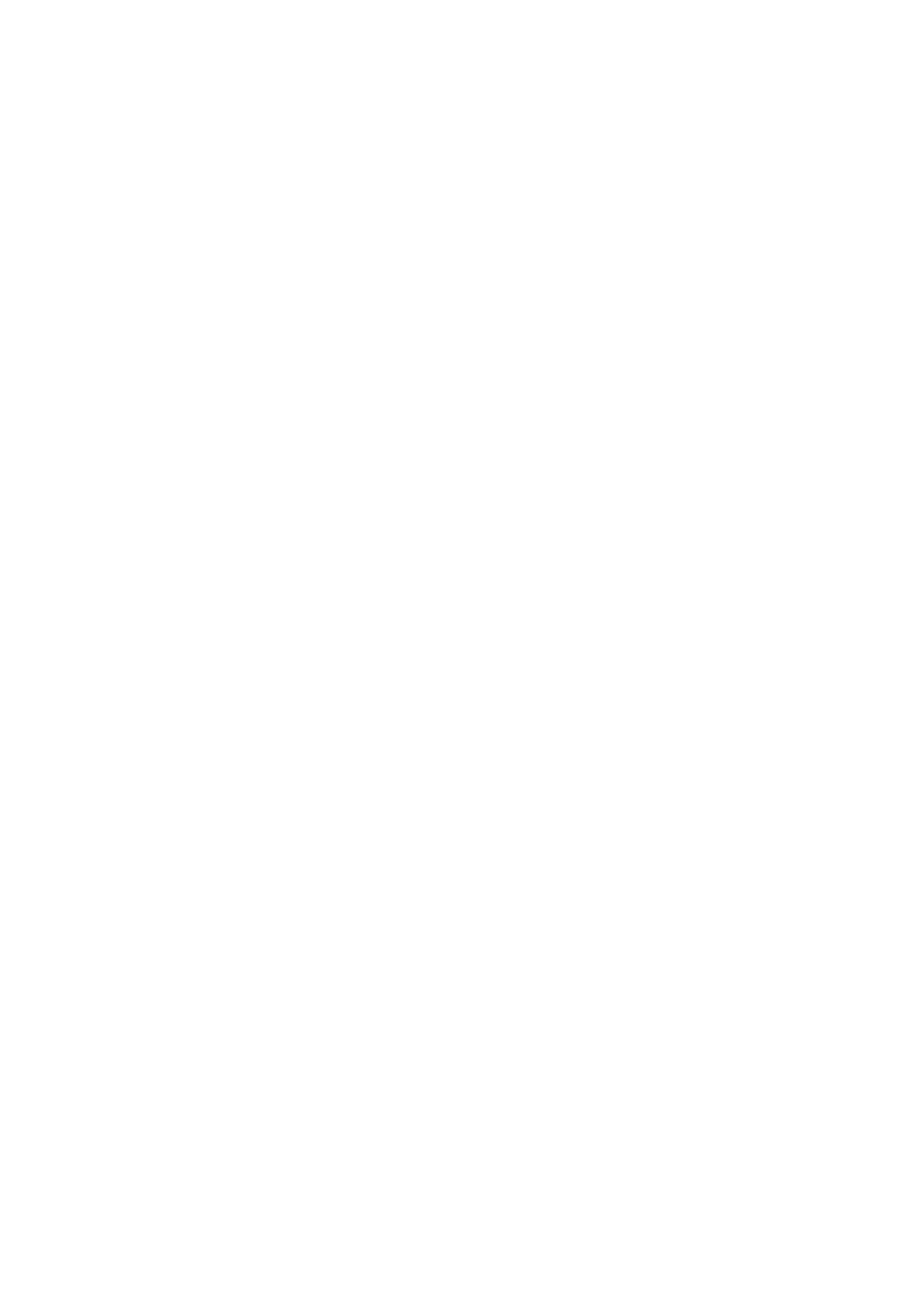Fig. 5. Summer sightings of beluga whales in Shantar Region according to the results of the ship-based and aerial surveys in 2009–2013.

We observed no beluga whales in the northern quarter of Sakhalinskiy Bay, and according to the satellite tracking data, in summer beluga whales did not go to the deep-water areas of the bay. Fishermen mentioned that beluga whales leave the Sakhalin-Amur region when autumn chum salmon run ends in September or October, and this was also confirmed by the satellite tracking data. Some individual whales traveled from Sakhalinskiy Bay west to the adjacent bays in the Shantar region (Nikolaya and Ulbanskiy, Fig. 5) and spent autumn there before joining others, which moved directly northeast to offshore wintering areas (Shpak *et al*., 2010, Shpak *et al*., 2012; Shpak & Glazov, 2013). Winter migration started upon beginning of ice-formation; before that tracked beluga whales kept in shallow waters of the bays and near the coastline.

#### Shantar region

*Nikolaya Bay* — According to evidence of interview respondents, beluga whales arrive in Nikolaya Bay in the second half of May or early June when capelin (*Mallotus villosus*), smelt and herring are spawning. In the second half of June, the whales return to the Usalgin River estuary when salmon runs start.

According to our data, from late June to mid-July, individual whales are seen in Nikolaya Bay (up to 10–

15 animals), and in the second half of July the numbers increase up to 50 whales as pink salmon and chum salmon runs start. Beluga whales were primarily in the southern part of the bay in the Usalgin River estuary (Fig. 5). They disperse in the area in small groups or individually. With the beginning of high tide they may go 3 or 4 kilometres (km) up the river, but they return to the bay before the falling tide.

Aerial survey observations included 37 and 54 beluga whales in Nikolaya Bay in the first half of August 2009 and 2010, respectively; however, only 6 belugas were spotted there in the beginning of September 2009. In the second half of August 2012, only individual whales were spotted in the bay. As mentioned in the Sakhalin-Amur region section, satellite tracking data show that from late August to early September some beluga whales move from Sakhalinskiy Bay to Nikolaya Bay. Some tracked individuals remain there until the end of autumn when ice formation begins. Also, some beluga whales move further west to Ulbanskiy Bay. Two beluga whales, tagged a year earlier in Sakhalinskiy Bay, were photographed in Nikolaya Bay next summer. Thus, there is some exchange between the aggregations of beluga whales summering in these regions. It is not clear whether beluga whales migrate between the two bays within one season, or if they spend the entire summer within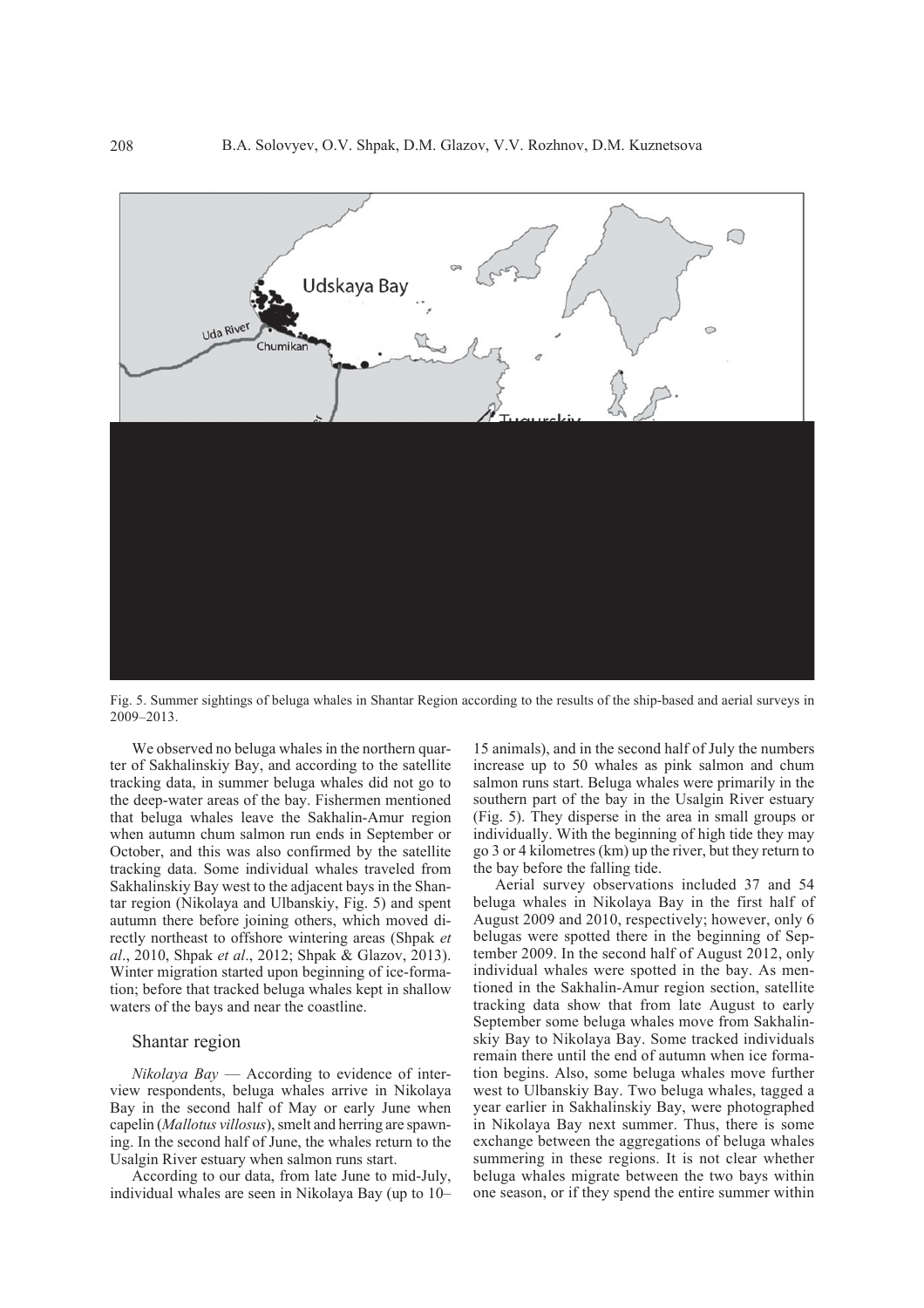one bay before moving to another the following summer.

*Ulbanskiy Bay* — According to evidence of respondents, beluga whales appear in small number in Ulbanskiy Bay in May, immediately after breakup of the fast ice even though the entrance of the bay remains covered with dense ice up to the middle of July. Beluga whales move south into the bay in large numbers in the  $3<sup>rd</sup>-4<sup>th</sup>$  week of July and disperse within 10 km of the Ulban and Syran River mouths. Groups of 10–30 belugas are also seen along the western coastline of Ulbanskiy Bay and the southern coast of Konstantina Bay.

During the aerial surveys in August, an estimated 1200 beluga whales occupied the estuary where the Ulban and Syran Rivers enter Ulbanskiy Bay (Fig. 5). Whales were in several large aggregations of 100–300 belugas.

Beluga whale behaviours were noted during ship and shore based observations collected in Ulbanskiy Bay. These behaviours included traveling, feeding, resting, and socializing. Feeding and movements between different feeding areas within the estuary, or in connection with high and low tides were observed most often. A specific behaviour associated with avoiding predators — killer whales (*Orcinus orca* (Linnaeus, 1758)), was observed twice — the beluga whales moved rapidly in surf keeping as close to shore as possible.

The age structure of the beluga aggregations in Ulbanskiy Bay (based on skin colour: Kleinenberg *et al*., 1964; Matyshev & Ogniotov, 2006) is similar to large summer aggregations from other bays in the Shantar region and along the Kamchatka Peninsula. White belugas (adults) make up 60–80% of the total number of belugas in the aggregation (Fig. 5). The dark-grey belugas (yearlings and young-of-the-year) make up about 10%, but the age-ratio in certain groups of the aggregation may be very different: there are groups formed almost entirely by females with juveniles.

*Tugurskiy Bay* — According to results of coastal observations, in the Tugur River estuary beluga whales are seen in small numbers, no more than 20 belugas, in June or the first half of July. By the last days of July or early August, their numbers begin to increase. Results of the aerial surveys in August 2010 show up to 750 beluga whales in this area (Fig. 5). Results from our ship-based surveys in early August 2013 were similar at the peak of the salmon run the river mouth was "blocked" by an aggregation of over 500 beluga whales lined in ranks. Whales were observed in the estuary primarily during high tide as the low tide exposes thousands of meters of mudflats.

The number of beluga whales reduces notably, to several dozen only, a few days after the end of the peak of the salmon run. We observed beluga whales in the area until the end of September (no observations were carried out later). According to evidence of our respondents, in the eastern 'pocket' of the bay near the Tugurskiy Isthmus, beluga whales are present in mid-October; and small groups of belugas (up to 20 whales) are

frequently seen in Mamga Bay (70 km north of the Tugur River estuary). During the aerial surveys in 2009 and 2010, individual belugas were seen along the entire west coast of Tugurskiy Bay. It is presumed that beluga whales prefer the western part of the bay because the eastern shore lacks spawning rivers (S. Kulbachniy, KhabTINRO, pers. comm.).

Similar to other bays and regions, the age structure of large aggregations in Tugurskiy Bay included all age classes during all years of observation (Fig. 6) while small groups of adult beluga whales were not uncommon.

*Udskaya Bay —* Respondents from the settlement of Chumikan (on the Uda River) noted that in spring, beluga whales enter the river estuaries as soon as the sea ice retreats. For example, in 2014 the sea ice cover broke unusually early, and beluga whales were seen near the settlement in late April for the first time. We hypothesize that beluga whales enter the bay along the west coast because these coastal areas are the first to become ice-free within Udskaya Bay. In other years, beluga whales first arrive in early or mid-June. Beluga whales are always present in Udskaya Bay at the start of the smelt run. Based on our observations and interviews, in the middle or by the end of July, the number of beluga whales peaks and remains at this level, with some fluctuations, until early or mid-September. In autumn, the number of belugas near Chumikan gradually falls. Based on coastal observations, up to 100–120 beluga whales remain until ice slush starts to form, usually in the middle of November.

During the first third of August 2009, aerial surveys found beluga whales concentrated in two areas: 850 whales in the estuary of the Uda River near Chumikan and 100 whales in the Torom River estuary (Fig. 6). During this same period in 2010, all beluga whales (about 1200 animals) were observed in the Uda River estuary.

The surveyed aggregation of beluga whales appears to be a large reproductive herd (Fig. 6). In groups concentrating near the coast, the number of juveniles reaches 30–40%. Many newborns are observed in the second half of July. Re-sightings of photographed individuals with scars from biopsy tips confirm the recurring presence of the same individuals in these coastal groups. Similar to the adjacent bays in the Shantar region, beluga whale movements within the estuaries of Udskaya Bay are effected by tides. Extreme low tides expose mudflats and displace whales several kilometres from the river mouths.

Thus, according to evidence of respondents, small numbers of beluga whales appear immediately after break up of shorefast ice in the Shantar region. Evidently, they are able to traverse ice fields that may block the entrances to some bays (e.g., Nikolaya Bay, Ulbanskiy Bay). The early arrival of beluga whales coincides with the beginning of herring, smelt and capelin runs.

By the middle of summer beluga whales gather in and near the estuaries of large rivers. The largest aggregations of beluga whales (over 1000 animals) were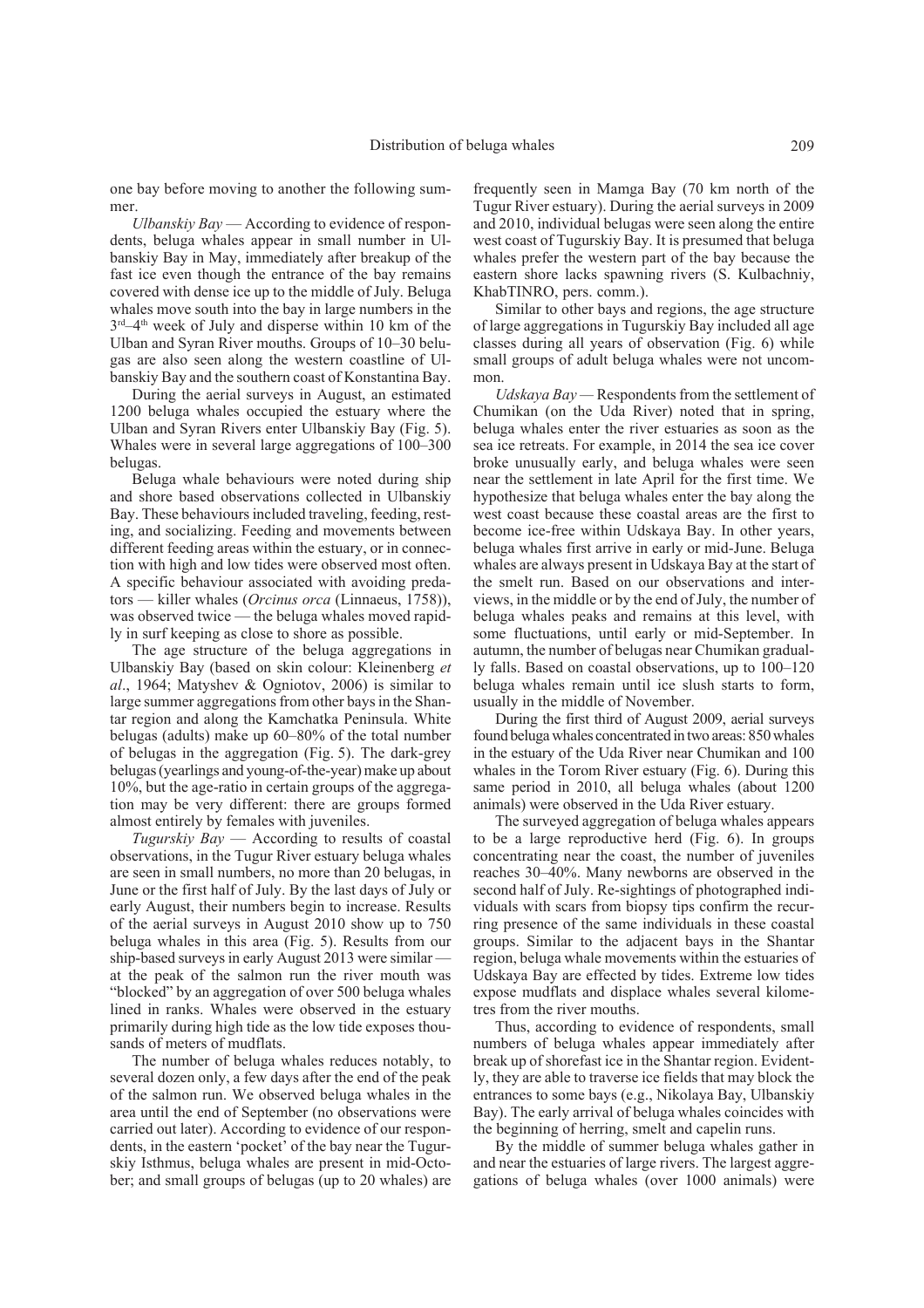

Fig. 6. The age distributions of several summer aggregations of beluga whales in the Sea of Okhotsk determined during the ship and shore based observations in 2010–2013.The areas and methods of observation are shown on the vertical axis.

observed in Ulbanskiy Bay and Udskaya Bay, while the smallest were in Nikolaya Bay.

Movement patterns within the estuaries are related to tidal sea level changes, which vary in this region in summer from 3.5 m to 7.8 m.

The social structure of the aggregations was variable and depends, most likely, on the pattern of food distribution. Large groups were comprised of hundreds of whales that included subgroups of whales of 3–30 animals in close proximity to one another. Isolated small groups consisting of several belugas were also seen along the coastlines outside of the river estuaries.

## Northwestern region

Seemingly, at present there are no permanent summer aggregations of beluga whales anywhere along the northwestern coast of the Sea of Okhotsk between Udskaya Bay and Shelikhov Bay (Fig. 7). During the 2009 aerial survey, only individual whales or small groups travelling along the coast have been observed. Beluga whales were seen in two locations: in the estuary of the Inya River on the administrative border between Khabarovskiy Territory and Magadanskaya Region (one adult with a juvenile) and in the western part of Tauyskaya Bay (two groups comprised of 9 adults with 2 juveniles and one adult with a juvenile).

In late May – early June 2008, when ice was still present near the coast, up to 1500 beluga whales entered Tauyskaya Bay and dispersed over the entire area, later leaving and heading east. Almost no feeding behaviour was observed during this time. The same year in late June, a group of 100–150 beluga whales appeared to be feeding on the bottom, probably on flatfish (Pleuronectidae), near Ola settlement, about 6–8 km from the river estuary (A.I. Grachev, Magadan NIRO, pers. comm.).

According to evidence of respondents (from Tukchi, Ayan and Okhotsk), beluga whales approach the northwestern coast in the spring following the breakup of fast ice, as spawning herring and smelt return. For example, 12 belugas were seen in Ayan Harbor on April 30, 2014.

On May 26–27, 2011, an aerial ichthyologic survey team observed ca. 270–300 belugas in groups of 10–30 animals in the herring spawning areas near Okhotsk town (A.I. Grachev, Magadan NIRO, pers. comm.).

## **Discussion**

According to our data, beluga whales are not uniformly distributed along the entire coast of the Sea of Okhotsk during summer, but aggregate primarily in river estuaries and associated bays located in several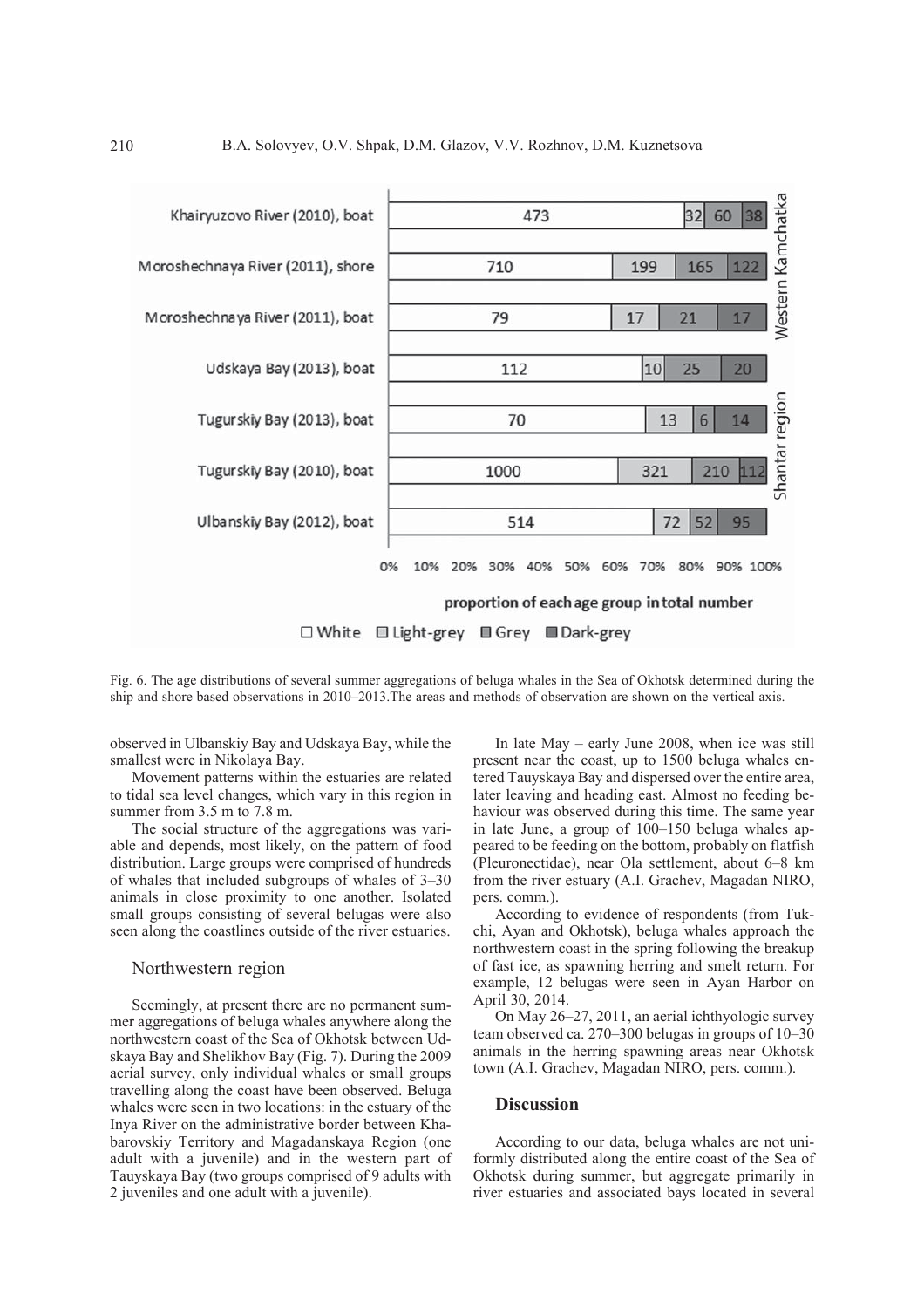

Fig. 7. The summer distribution of beluga whales in the Sea of Okhotsk.

regions. These regions include Sakhalinskiy Bay (and the estuary of the Amur River), continental bays of the Shantar region, some areas of Shelikhov Bay, and the northwestern coast of the Kamchatka Peninsula. Only rare occasional sightings of beluga whales occurred along the northwestern coast of the Sea of Okhotsk between the Shantar and Shelikov regions, in Tatarskiy Strait south of De Kastri settlement, near the eastern coast of Sakhalinskiy Island, and along the coast of the Kamchatka Peninsula south of the Moroshechnaya River. Similar to studies conducted in the  $20<sup>th</sup>$  century, we have not seen beluga whales in summer near the east coast of Kamchatka, the coast of East Sakhalin and in

the northern part of the Sea of Japan. Although, beluga whales have been observed near the continental coast of Primorye region, the coasts of Hokkaido Island, and even the coast of Honshu Island (Sato & Ichimura, 2011; Melnikov & Seredkin, 2014), most sightings were of lone whales, "outliers" encountered between seasons in the period of active migrations.

Numbers of beluga whales found within each region have changed since the time of commercial whaling and scientific studies conducted during the  $20<sup>th</sup>$  century. When comparing the Shantar region to the Sakhalin-Amur region, we found that in early–middle 1980s the numbers in these regions were in a ratio of 1:4, by the end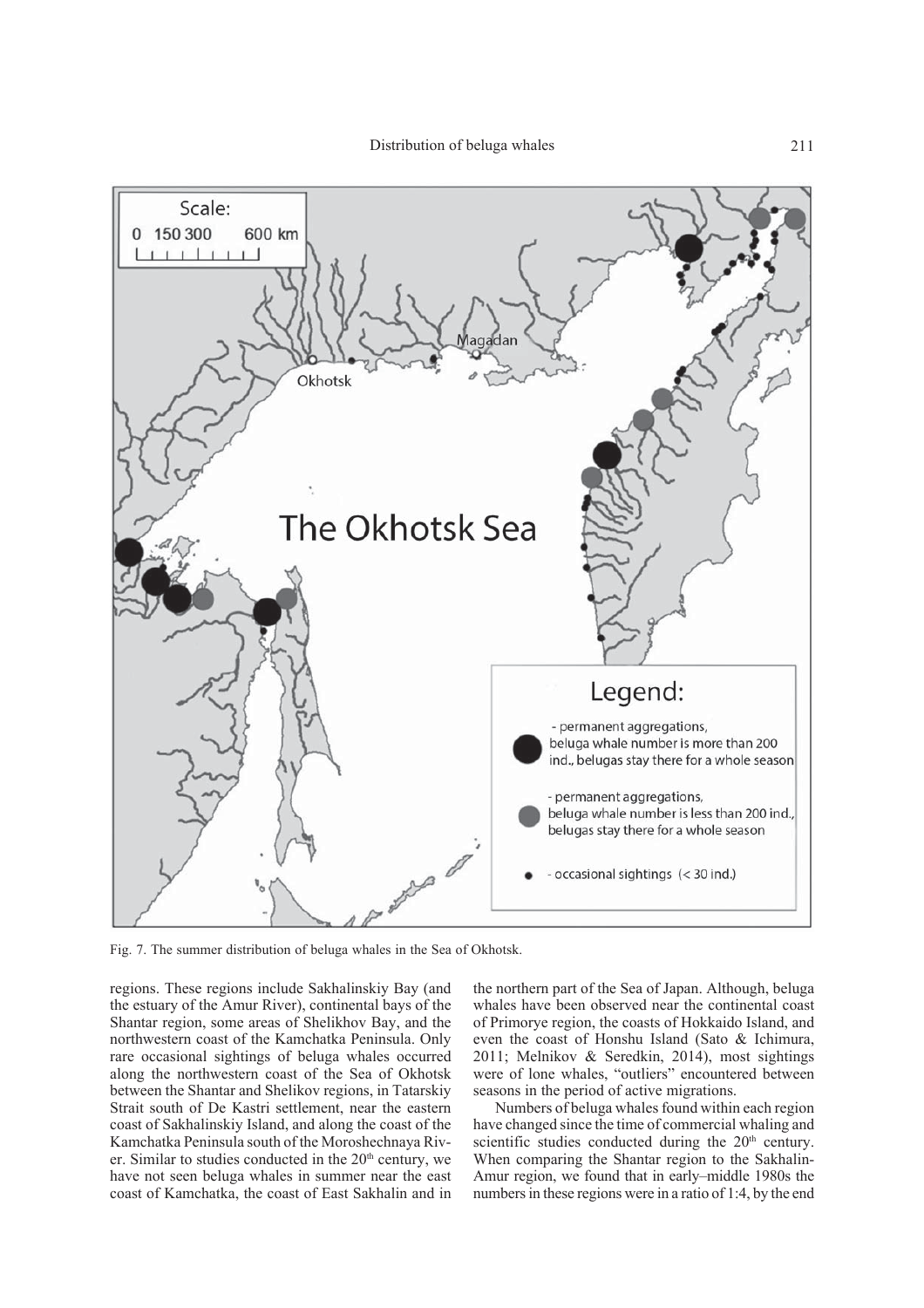of the 1980s and in the 1990s this ratio changed as 1:2; however, by 2011 this ratio was 2:1 (Vladimirov, 1985, 1994, 1995; Berzin *et al*., 1988, 1990; Glazov *et al.*, 2012). According to V.L. Vladimirov (1994, 1995), the ratio change in late 20<sup>th</sup> century was a result of a decline in number of beluga whales in the Sakhalin-Amur region.

Within the Shantar region, present day estimates in each bay also differ greatly from beluga counts obtained 30–50 years ago. For example, more beluga whales were present in Tugurskiy Bay than in Ulbanskiy Bay (Berzin *et al*., 1988), while current estimates show almost three times as many whales in Ulbanskiy compared to Tugurskiy Bay. Although visual observations support the hypothesis of seasonal residency, the movements of Shantar belugas between the bays can not be excluded, given that satellite-tagged and photo-identified whales from the Sakhalin-Amur summer aggregation are known to travel to the eastern Shantar bays. Genetic analysis (Yazykova *et al*., 2012; Meshchersky *et al*., 2013) indicates that there are statistically significant differences in maternal lines in separate bays, except Nikolaya and Sakhalinskiy bays. As summer aggregations of beluga whales demonstrate pronounced philopatry fixed at the genetic level, it is unlikely that these aggregations travel from bay to bay and mix in numbers. We suppose there may be certain exchange between Sakhalinskiy and Nikolaya bays in summer months; but for most aggregations, highly residential behavior is characteristic during the months of chum and pink salmon runs, when most genetic sampling took place. In autumn, belugas become more mobile. We know that individual whales start moving from bay to bay, and that the number of belugas in places of summer concentration gradually decreases. The autumn movements of entire aggregations remain unknown, and it is possible that large summer aggregations disperse breaking into smaller groups, some of which remain on summer grounds until the winter migration starts.

According to the papers of the late  $20<sup>th</sup>$  century (Berzin *et al*., 1985; Berzin, 1995), most beluga whales observed in the northeastern Sea of Okhotsk were in the Shelikov region, concentrated in Penzhinskaya and Gizhiginskaya bays, with only small groups and individual belugas seen along the western coast of Kamchatka. Our studies show the numbers of beluga whales near the western coast of Kamchatka and in the Shelikhov region are approximately the same (Glazov et al., 2012). Tagged whales from the Kamchatka coast were observed traveling to the Shelikov region after the summer season suggesting there may be migratory movements between these two regions. Genetic analyses of samples collected along the west coast of Kamchatka (Meshchersky *et al*., 2012, 2013) compared to whales from the Sakhalin-Amur and Shantar regions suggest these populations are distinct one from another. Along the northwestern and northern coast of the Sea of Okhotsk, summer aggregations are no longer present. Prior to the 1930s, several hundred beluga whales were

regularly seen in Tauyskaya Bay (Govorkov, 1930, 1931). Commercial whaling of belugas began in this bay in 1929, with 388 belugas caught in 1929, and 147 in 1930 (Govorkov, 1930, 1931). It is unknown whether the aggregation in Tauyskaya Bay was extirpated, or belugas left this area. Haplotypes characteristic of the northeastern population are present in belugas aggregating in Udskaya Bay (Meshchersky *et al*., 2012, 2013). It is possible that Tauyskaya aggregation abandoned its summer ground and mixed with belugas from Udskaya Bay. Intensive commercial harvest in Sakhalin-Amur region, Tugurskiy and Udskaya bays and Gizhiginskaya Bay, which lasted longer than whaling in Tauyskaya Bay, did not result in the disappearance of the respective summer aggregations of beluga whales suggesting that these areas play key role as feeding or/ and breeding habitats similar to distribution pattern of Cook Inlet belugas described below.

The summer distribution and behaviour of beluga whales in the Sea of Okhotsk is typical for the subarctic and temperate zone seas. For example, belugas form similar summer aggregations in the Anadyr Estuary of the Bering Sea. Anadyr belugas also approach the coast after the ice breaks up in late spring or early summer, feed intensively on anadromous species of fish, and leave the bay when in October ice starts to form (Litovka *et al*., 2002).

The same pattern is also observed in the eastern part of the Bering Sea — in Norton Sound, where beluga whales aggregate in the estuary of the Yukon River from May to November, also feeding on salmon (Lowry *et al.*, 1986). In Bristol Bay, Alaska, belugas gather in the Kvichak and Nushagak rivers from April to August following anadromous fish runs (Lowry *et al*., 2008). A small isolated population of beluga whales in Cook Inlet, Alaska, currently remains in the inlet yearround and aggregates in river deltas during the summer months to feed on anadromous runs of eulachon (*Thaleichthys pacificus*) and salmon and find shelter from killer whales (Shelden *et al.*, 2003, Goetz *et al.*, 2007, 2012). Similar to the whales in some regions of the Sea of Okhotsk, these whales were intensively hunted but did not abandon the Susitna delta area (Rugh *et al.*, 2010). Instead as their numbers declined overall, numbers in this particular area remained fairly stable suggesting this aggregation area provided habitat preferred over other areas, even though this is where most hunting occurred. In the subarctic and northern seas of the Atlantic, beluga whales are similarly distributed in summer in the Gulf of Saint Lawrence where they go up the estuary of the Saint Lawrence River after the ice retreats (Kingsley, 1999; COSEWIC, 2004), as well as in the western part of Hudson Bay, where beluga whales gather in the estuaries of the Churchill, Nelson and Seal rivers to feed on salmon (Sergeant, 1973).

The distribution patterns and behaviour of beluga whales in the Arctic seas are notably different. Estuarine and coastal waters play much less role in belugas summer distribution in the Arctic seas. When beluga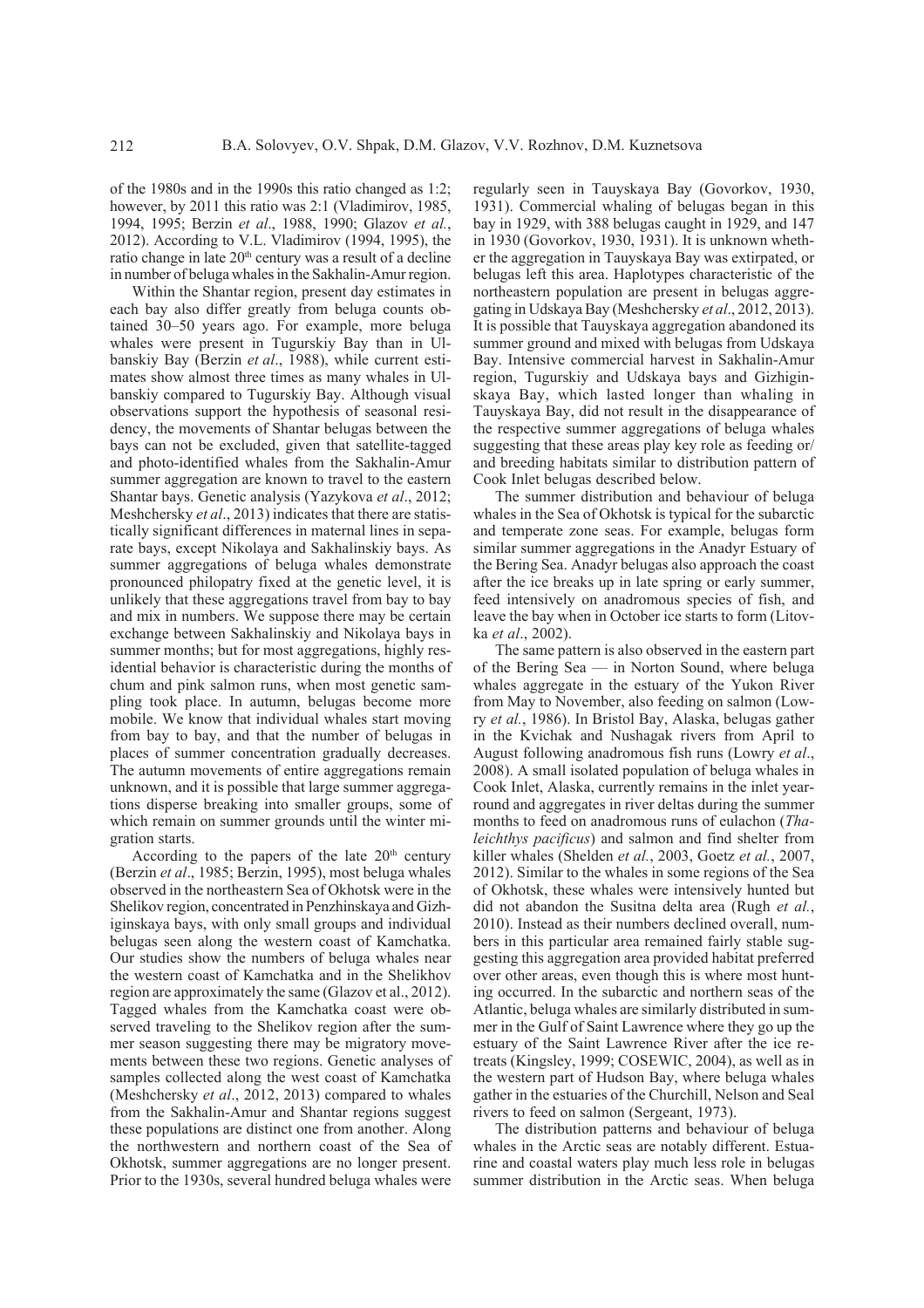whales enter a bay, river estuary, or near shore waters, they go in small numbers or for a short period of time, without forming stable aggregations gravitating to certain locations. These whales also typically undertake much longer migrations covering thousands of kilometres from their summering grounds to their wintering areas. For example, this is the case in such locations as Obskaya Bay, Yeniseiskiy Bay, the Lena River estuary, Kasegalyuk Bay, Kotzebue Sound, the Mackenzie River estuary, and Somerset Island (Norton & Harwood, 1986; Frost *et al*., 1993; Smith & Martin, 1994; Richard *et al*, 2001a, b; Solovyev *et al*., 2011; Udovik *et al*., 2012). These regions do not host large, anadromous fish runs and remain ice-covered for longer periods than the subarctic and boreal seas. In a warming arctic, there is already evidence of salmon numbers increasing farther north than ever documented in the past (Dunmall *et al*., 2013). It will be interesting to see how these changes may affect the behaviour of these northern populations of belugas as sea ice disappears and anadromous fish become a part of their ration.

ACKNOWLEDGEMENTS. The study was conducted as cooperative research of the Program 'The White Whale' of the Permanent Expedition of the Russian Academy of Sciences (RAS) (A.N. Severtsov Institute of Ecology and Evolution, RAS) and the Project 'Current status of the Sakhalin-Amur beluga aggregation (Sea of Okhotsk, Russia): sustainability assessment' ("Dolphin and I" Ltd, Marine Mammal Council) with the financial support of the Russian Geographical Society, Ocean Park Corporation (Hong Kong); Georgia Aquarium Inc., Seaworld Parks & Entertainment, Mystic Aquarium and Institute for Exploration (USA); Kamogawa Sea World (Japan).

The authors would like to thank all the participants of the field studies on the distribution of beluga whales in the Sea of Okhotsk — V.I. Chernook, E.A. Nazarenko, A.N. Vasiliev, A.I. Grachev, A.Yu. Paramonov, D.I. Ivanov, D.A. Udovik, T.C. Shulezhko, K.K. Tarasyan, F.V. Kazansky, A.N. Kanzeparova, S.E. Kulbachniy, E. Molchanova, R. Michaud, M. Moisan. The authors would like to thank Kim Shelden and Olga Filatova for comments and suggestions, which have greatly improved the manuscript, and Dr. Shelden's extraordinary help on English correction.

## **References**

- Arseniev V.A. 1939. [Distribution and migrations of belugas in the Far East] // Izvestiya TINRO. Vol.15 (monograph). 109 p. [in Russian]
- Berzin A.A. & Yakovlev A.V. 1978. [The numbers and population structure of the main whale species used commercially worldwide] // Zoologicheskii Zhurnal. Vol.57. No.12. P.1771–1785 [in Russian].
- Berzin A.A., Vladimirov V.L. & Doroshenko N.V. 1988 [The results of the aerial surveys for studying the distribution and numbers of whales in the coastal waters of the Sea of Okhotsk in 1986–1987] // [Studies of marine

mammals of the northern part of the Pacific in 1986/87]. Moscow: VNIRO. P.28–24 [in Russian].

- Berzin A.A. Vladimirov V.L. & Doroshenko N.V. 1990 [The results of the aerial surveys for studying the distribution and numbers of polar, grey and beluga whales in the Sea of Okhotsk in 1985–1989] // Izvestiya TINRO. Vol.112. P.51–60 [in Russian].
- Berzin A.A. & Vladimirov V.L. 1989. [The current distribution and numbers of whales in the Sea of Okhotsk] // Biologiya morya. No.2. P.19–23 [in Russian].
- Chereshnev I.A., Volobuev V.V., Khovanskiy I.E. & Shestakov A.V. 2001. [Coastal fish of the northern part of the Sea of Okhotsk]. Vladivostok: Dalnauka. 196 p. [in Russian]
- COSEWIC assessment and update status report on the beluga whale *Delphinapterus leucas* in Canada. 2004. Committee on the Status of Endangered Wildlife in Canada. Ottawa.  $IX + 70$  p.
- Dunmall K.M., Reist J.D., Carmack E.C., Babaluk J.A., Heide-Jørgensen M.P. & Docker M.F. 2013. Pacific Salmon in the Arctic: Harbingers of Change // Mueter F.J., Dickson D.M.S., Huntington H.P., Irvine J.R., Logerwell E.A., MacLean S.A., Quakenbush L.T. & Rosa C. (eds.), Responses of Arctic Marine Ecosystems to Climate Change. Alaska Sea Grant, University of Alaska Fairbanks. P.141–160.
- Fedoseev G.A. 1986. [Seasonal changes in the distribution and environmental differentiation of beluga whales in the northern Pacific and eastern Arctic] // [Studying, protection and sustainable use of marine mammals: Thesis reports of the 9<sup>th</sup> All-Union Conference on studying, protection and sustainable use of marine mammals (Arkhangelsk, Sept 9–11, 1986)]. Arkhangelsk: Rotaprint Oblstat. P.406–408 [in Russian].
- Frost K.J., Lowry L.F. & Carroll G. 1993. Beluga whale and spotted seal use of a coastal lagoon system in the northeastern Chukchi Sea // Arctic. No.46. P.8–16.
- Glazov D.M., Chernook V.I., Zharikov K.A., Nazarenko E.A., Mukhametov L.M. & Boltunov A.N. 2008. Aerial surveys of white whales (*Delphinapterus leucas*) in July in the White Sea (2005–2007), distribution and abundance // Marine mammals of the Holarctic. Collection of studies presented at the 5<sup>th</sup> International Conference. Odessa: MMC. P.194–198.
- Glazov D.M. Chernook V.I., Shpak O.V., Solovyev B.A., Nazarenko E.A., Vasilev A.N., Chelintsev N.G., Kuznetsova D.M., Mukhametov L.M. & Rozhnov V.V. 2012. The results of beluga whale (*Delphinapterus leucas*) aerial surveys in the Okhotsk Sea in 2009 and 2010 // Marine mammals of the Holarctic: Collection of studies presented at the 7<sup>th</sup> International Conference. Suzdal: MMC. P.167–172.
- Goetz K.T., Rugh D.J., Read A.J. & Hobbs R.C. 2007. Habitat use in a marine ecosystem: Beluga whales *Delphinapterus leucas* in Cook Inlet, Alaska // Marine Ecology Progress Series. Vol.330. P.247–256.
- Goetz K.T., Montgomery R.A., Ver Hoef J.M., Hobbs R.C. & Johnson D.S. 2012. Identifying essential summer habitat of the endangered beluga whale *Delphinapterus leucas* in Cook Inlet, Alaska // Endangered Species Research. Vol.16. P.135–147.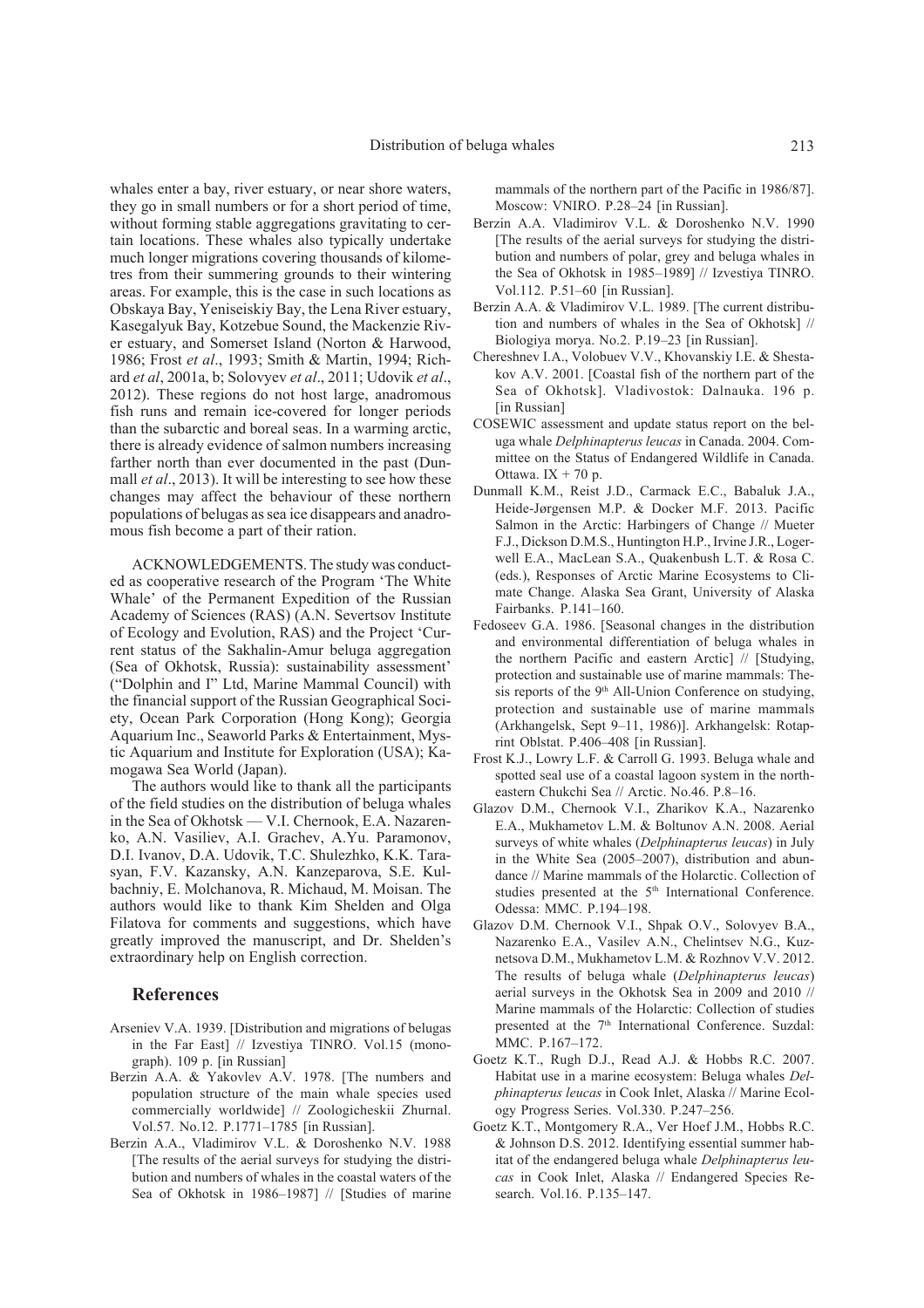- Govorkov I.V. 1930. [Commercial hunting of beluga whales in Tauyi in the 1929 season] // Rybnoe Khozyaystvo Dalnego Vostoka. No.2. P.17–22 [in Russian].
- Govorkov I.V. 1931. [Commercial hunting of beluga whales in Tauyi in the 1930 season] // Rybnoe khozyaystvo Dalnego Vostoka. No.1–2. P.60–63 [in Russian].
- Hobbs R.C., Laidre K.L., Vos D.J., Mahoney B.A. & Eagleton M. 2005. Movements and Area Use of Belugas, *Delphinapterus leucas*, in a Subarctic Alaskan Estuary // Arctic. Vol.58. No.4. P.331–340.
- Kingsley M.C.S. 1999. Population indices and estimates for the belugas of the St. Lawrence estuary. Canadian Technical Report Fisheries & Aquatic Science 2266. Regional Science Branch Department of Fisheries and Oceans Maurice Lamontagne Institute. Mont-Joli. VII +  $27$  p.
- Kleinenberg S.E., Yablokov A.V., Belkovich V.M. & Tarasevich M.N. 1964. [Beluga. Monographic study of a species]. Moscow: Nauka. 455 p. [in Russian]
- Laidre K.K., Stirling I., Lowry L.F., Wiig O., Heide-Jorgensen M.P. & Ferguson S.H. 2008. Quantifying the sensitivity of arctic marine mammals to climate-induced habitat change // Ecological Applications. Vol.18. Supplement: Arctic Marine Mammals. P.S97–S125.
- Litovka D.I., Hobbs R.S., Laidre C.L., O'Corry-Crow G.M., Orr J.R., Richard P.R., Sewdam R.S. & Kochnev A.A. 2002. [Telemetric studies of beluga whales (*Delphinapterus leucas*) in the Anadyr Gulf (Chukotka)] // Belkovich V.M. (ed.). [Marine mammals of Holarctic]. Moscow: SMM. P.161–163 [in Russian].
- Lowry L.F., Frost K.J. & Seaman G.A. 1986. Investigation of belukha whales in coastal waters of western and Northern Alaska // NOAA, OCSEAP. Vol.56. P.359–391.
- Lowry L.F., Frost K.J., Zerbini A., De Master D. & Reeves R.R. 2008. Trend in aerial counts of beluga or white whales (*Delphinapterus leucas*) in Bristol Bay, Alaska, 1993–2005 // Journal of Cetacean Research and Management. Vol.10. No.3. P.201–207.
- Melnikov V.V. & Seryodkin I.V. 2014. [Sightings of beluga whales (*Delphinapterus leucas*) in the Sea of Japan] // [Reports of International Applied Science: Habitats, migrations and other movements of animals]. Vladivostok. P.196–198 [in Russian].
- Melnikov V.V. 2001. [Beluga whales of the Sea of Okhotsk] // [Research work on marine mammals in the North Pacific in 1991–2000]. Moscow: VNIRO. P.51–58 [in Russian].
- Meschersky I.G., Shpak O.V., Glazov D.M., Litovka D.I., Borisova E.A., Yazykova M.G.& Rozhnov V.V. 2012. Beluga whale (*Delphinapterus leucas*) in Far Eastern seas: mtDNA lines assortment and distribution // Marine mammals of the Holarctic: Collection of studies presented at the 7<sup>th</sup> International Conference. Suzdal: MMC. P.90–95.
- Meschersky I.G., Shpak O.V., Litovka D.I., Glazov D.M., Borisova E.A. & Rozhnov V.V. 2013. A genetic analysis of the beluga whale *Delphinapterus leucas* (Cetacea: Monodontidae) from summer aggregations in the Russian Far East // Russian Journal of Marine Biology. Vol.39. No.2. P.125–135.
- Norton P. & Harwood L.A. 1986. Distribution, abundance and behavior of white whale in Mackenzie estuary.

Environmental Studies Revolving Funds. Rep.36. Ottawa. 73 p.

- R Development Core Team 2008. R: A language and environment for statistical computing. R Foundation for Statistical Computing, Vienna, Austria.
- Richard P.R., Heide-Jorgensen M.P., Orr J.R., Dietz R. & Smith T.G. 2001a. Summer and autumn movements and habitat use by belugas in the Canadian High Arctic and adjacent areas // Arctic. Vol.54. No.3. P.207–222.
- Richard P.R., Martin A.R. & Orr J.R. 2001b. Summer and Autumn Movements of Belugas of the Bastern Beaufort Sea Stock // Arctic. Vol.54. No.3. P.223–236.
- Rugh D.J., Shelden K.E.W. & Hobbs R.C. 2010. Range contraction in a beluga whale population // Endangered Species Research. Vol.12. P.69–75.
- Sato H. & Ichimura M. 2011. The Sighting Record of Beluga (White Whale) *Delphinapterus leucas* in Shiretoko–Nemuro Strait Water, Eastern Hokkaido, Japan // Bulletin of the Shiretoko Museum. No.32. P.45–52.
- Sergeant D.E. 1973. Biology of white whales (*Delphinapterus leucas*) in western Hudson Bay // Journal of the Fisheries Research Board of Canada. Vol.30. P.1065– 1090.
- Sergeant D.E. & Brodie P.F. 1969. Body size in white whales, *Delphinapterus leucas* // Journal of the fisheries research board of Canada. Vol.26. No.10. P.2561–2580.
- Shelden K.E.W., Rugh D.J., Mahoney B.A. & Dahlheim M.E. 2003. Killer whale predation on belugas in Cook Inlet, Alaska: Implications for a depleted population // Marine Mammal Science. Vol.19. No.3. P.529–544.
- Shpak O.V. & Glazov D.M. 2013. [Sustainable commercial use of beluga whales (*Delphinapterus leucas*) in the northern Sea of Okhotsk and western Kamchatka zones] // Rybnoe Khozyaistvo. Vol.6. P.54–61 [in Russian].
- Shpak O.V., Glazov D.M., Kuznetsova D.M., Mukhametov L.M. & Rozhnov V.V. 2012. Migratory activity of the Okhotsk Sea belugas Delphinapterus leucas in winterspring period // Marine mammals of the Holarctic: Collection of studies presented at the  $7<sup>th</sup>$  International Conference. Suzdal: MMC. P.390–395.
- Shpak O.V., Andrews R.D., Glazov D.M., Litovka D.I., Hobbs R.C. & Mukhametov L.M. 2010. Seasonal migrations of Sea of Okhotsk beluga whales (*Delphinapterus leucas*) of the Sakhalin-Amur summer aggregation // Russian Journal of Marine Biology. Vol.36. No.1. P.56–62.
- Shulezhko T.S., Solovyev B.A., Gorin S.L., Tarasyan K.K., Kazansky F.V., Glazov D.M. & Rozhnov V.V. 2013. [Preliminary results of the studies of the summer aggregation of beluga whales (*Delphinapterus leucas*) in the Estuaries of the Khairyuzova, Belogolovaya and Moroshechnaya Rivers (western Kamchatka)] // [The studies of aquatic biological resources of Kamchatka and the north-western part of the Pacific]. No.28. P.71–83 [in Russian].
- Smith T.G. & Martin A.R. 1994. Distribution and movements of belugas, *Delphinapterus leucas*, in the Canadian High Arctic // Canadian Journal of Fisheries and Aquatic Sciences. No.51. P.1653–1663.
- Solovyev B.A., Platonov N.G., Glazov D.M., Shpak O.V. & Rozhnov V.V. 2011. Distribution of beluga whales